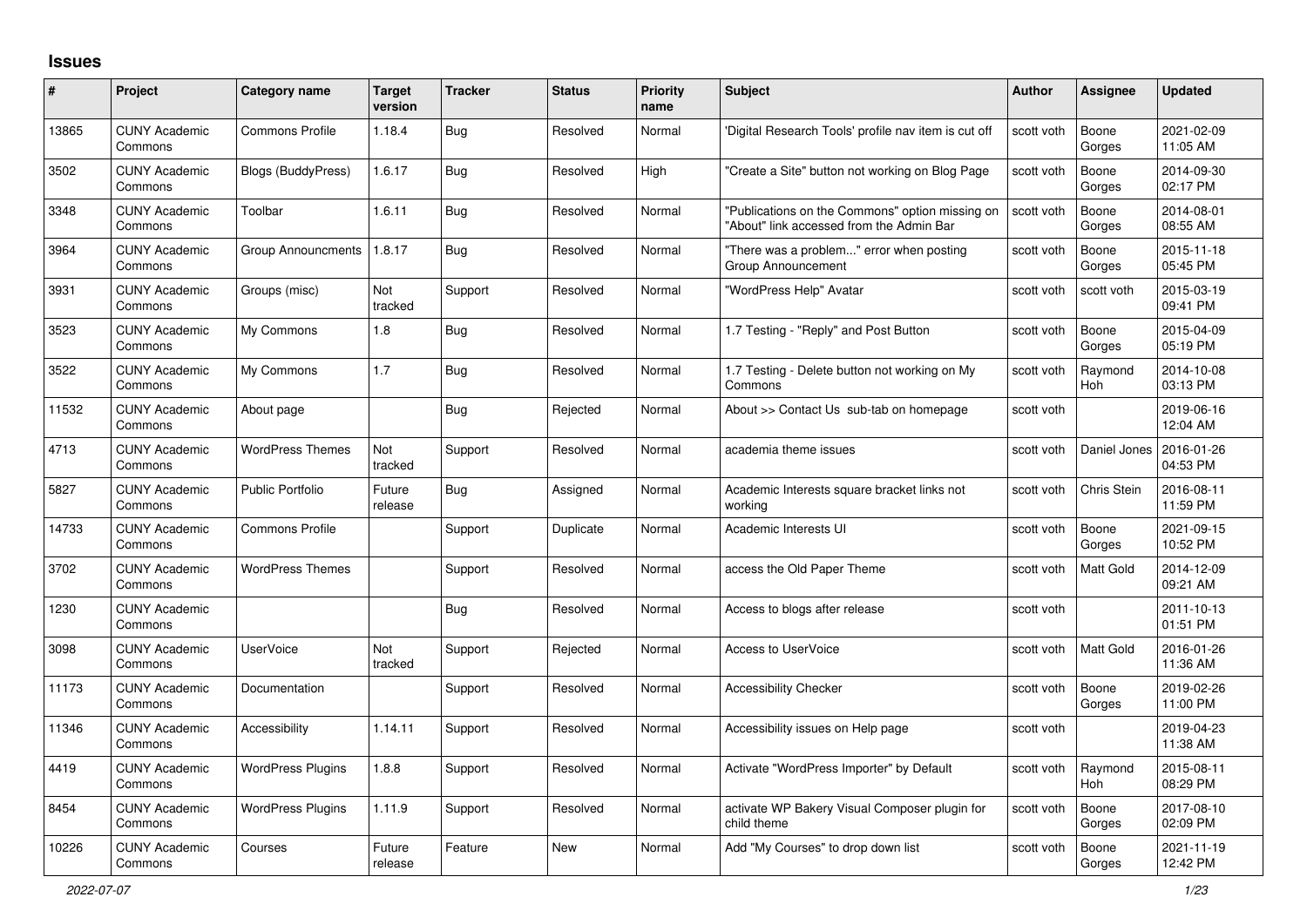| #     | Project                         | <b>Category name</b>    | Target<br>version | <b>Tracker</b> | <b>Status</b> | <b>Priority</b><br>name | <b>Subject</b>                                                                    | <b>Author</b> | Assignee              | <b>Updated</b>         |
|-------|---------------------------------|-------------------------|-------------------|----------------|---------------|-------------------------|-----------------------------------------------------------------------------------|---------------|-----------------------|------------------------|
| 11985 | <b>CUNY Academic</b><br>Commons | Onboarding              | 1.15.12           | Support        | Resolved      | Normal                  | Add "Take the Tour" link to Intro page                                            | scott voth    | Raymond<br><b>Hoh</b> | 2019-10-22<br>11:54 AM |
| 3492  | <b>CUNY Academic</b><br>Commons | <b>WordPress Themes</b> | Future<br>release | Support        | Assigned      | Normal                  | Add CBOX theme to the Commons                                                     | scott voth    | Raymond<br><b>Hoh</b> | 2014-10-08<br>05:55 PM |
| 737   | <b>CUNY Academic</b><br>Commons | WordPress (misc)        |                   | Feature        | Resolved      | Normal                  | Add Explanation of "Sort & Shuffle" to Atahualpa<br>Codex documentation           | scott voth    | scott voth            | 2011-06-05<br>10:39 AM |
| 1155  | <b>CUNY Academic</b><br>Commons | WordPress (misc)        | 1.2.5             | Feature        | Resolved      | Normal                  | Add Fancybox WordPress plugin                                                     | scott voth    | Boone<br>Gorges       | 2011-09-12<br>05:48 PM |
| 11135 | <b>CUNY Academic</b><br>Commons | WordPress (misc)        | 1.14.7            | Support        | Resolved      | Normal                  | Add Handler for Piktochart                                                        | scott voth    | Raymond<br>Hoh        | 2019-02-26<br>02:04 PM |
| 594   | <b>CUNY Academic</b><br>Commons | WordPress (misc)        | Not<br>tracked    | Feature        | Resolved      | Normal                  | Add more meaningful error messages when<br>adding users to blogs doesn't work     | scott voth    | scott voth            | 2012-01-02<br>09:51 PM |
| 5846  | <b>CUNY Academic</b><br>Commons | Membership              |                   | Support        | Resolved      | Normal                  | Add Undergraduate Member to the Commons                                           | scott voth    | Matt Gold             | 2016-07-27<br>08:28 AM |
| 11393 | <b>CUNY Academic</b><br>Commons |                         | Not<br>tracked    | Publicity      | <b>New</b>    | Normal                  | After 1.15 release, ceate a hero slide and post<br>about adding a site to a group | scott voth    | Patrick<br>Sweeney    | 2019-05-14<br>10:32 AM |
| 2332  | <b>CUNY Academic</b><br>Commons | WordPress (misc)        | 1.4.20            | Bug            | Resolved      | Normal                  | Arras Theme Slider gets jquery error                                              | scott voth    | Dominic<br>Giglio     | 2013-03-01<br>07:55 PM |
| 461   | <b>CUNY Academic</b><br>Commons | WordPress (misc)        | 1.1.3             | <b>Bug</b>     | Resolved      | Normal                  | Atahualpa 3.3.3 - does it need to be upgraded for<br><b>WP3?</b>                  | scott voth    | Boone<br>Gorges       | 2010-12-13<br>09:15 PM |
| 530   | <b>CUNY Academic</b><br>Commons | BuddyPress (misc)       | 1.3               | Feature        | Rejected      | Normal                  | Automatically generated Page urls for new BP wiki<br>plugin                       | scott voth    | Boone<br>Gorges       | 2011-02-11<br>05:50 PM |
| 1173  | <b>CUNY Academic</b><br>Commons | Group Blogs             | 1.17.0            | Support        | Resolved      | Normal                  | Avatars for group blogs should fall back on group<br>avatar, not admin user's     | scott voth    | Raymond<br><b>Hoh</b> | 2020-07-14<br>01:05 PM |
| 3423  | <b>CUNY Academic</b><br>Commons | Domain Mapping          | Not<br>tracked    | Support        | Resolved      | Normal                  | bkpublicscholars.org Domain Mapping Request                                       | scott voth    | Boone<br>Gorges       | 2016-01-26<br>12:08 PM |
| 3446  | <b>CUNY Academic</b><br>Commons | Domain Mapping          |                   | Support        | Rejected      | Normal                  | bkpublicscholars.org Domain Mapping Request<br>not working?                       | scott voth    |                       | 2014-09-05<br>09:39 AM |
| 14113 | <b>CUNY Academic</b><br>Commons | WordPress (misc)        | Future<br>release | <b>Bug</b>     | Hold          | Normal                  | Block Editor Not Working on this page - Json error                                | scott voth    | Boone<br>Gorges       | 2021-03-05<br>11:01 AM |
| 15833 | <b>CUNY Academic</b><br>Commons | Domain Mapping          | 1.19.7            | Support        | Resolved      | Normal                  | <b>Block Editor Preview in Chrome</b>                                             | scott voth    | Raymond<br><b>Hoh</b> | 2022-04-07<br>06:05 PM |
| 2581  | <b>CUNY Academic</b><br>Commons | WordPress (misc)        | 1.6.3             | <b>Bug</b>     | Resolved      | Low                     | <b>Blog Deleted?</b>                                                              | scott voth    | Boone<br>Gorges       | 2014-05-12<br>02:46 PM |
| 1486  | <b>CUNY Academic</b><br>Commons | BuddyPress (misc)       | Not<br>tracked    | <b>Bug</b>     | Resolved      | Normal                  | Blog Tag in Group                                                                 | scott voth    | Boone<br>Gorges       | 2011-12-21<br>07:45 AM |
| 689   | <b>CUNY Academic</b><br>Commons | BuddyPress (misc)       | 1.3               | <b>Bug</b>     | Resolved      | Normal                  | BP-specific custom post types should not be<br>visible to non-admins on Dashboard | scott voth    | Boone<br>Gorges       | 2011-05-17<br>11:13 AM |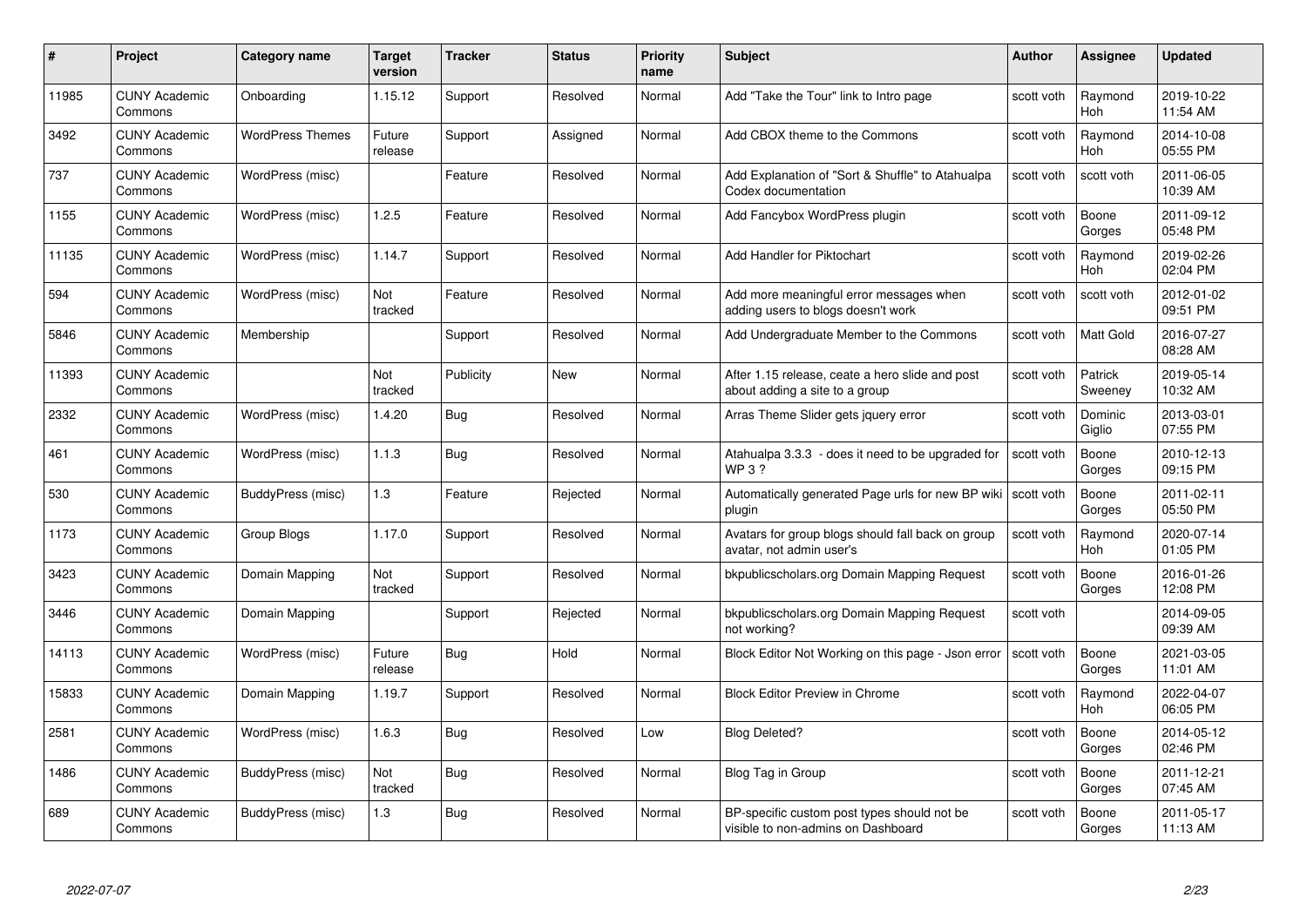| #     | Project                         | Category name            | Target<br>version | <b>Tracker</b> | <b>Status</b> | <b>Priority</b><br>name | <b>Subject</b>                                                                    | Author     | Assignee              | <b>Updated</b>         |
|-------|---------------------------------|--------------------------|-------------------|----------------|---------------|-------------------------|-----------------------------------------------------------------------------------|------------|-----------------------|------------------------|
| 11277 | <b>CUNY Academic</b><br>Commons | <b>WordPress Themes</b>  | 1.14.10           | Support        | Resolved      | High                    | Bridge Theme is broken                                                            | scott voth | <b>Matt Gold</b>      | 2019-03-28<br>10:07 AM |
| 13256 | <b>CUNY Academic</b><br>Commons | <b>WordPress Themes</b>  | 1.17.3            | Support        | Resolved      | Normal                  | Bridge theme update                                                               | scott voth | Boone<br>Gorges       | 2020-09-08<br>11:36 AM |
| 13494 | <b>CUNY Academic</b><br>Commons | <b>Public Portfolio</b>  | 1.17.6            | <b>Bug</b>     | Resolved      | Normal                  | Brief Descriptor and About You Profile Fields do<br>not display on mobile devices | scott voth | Boone<br>Gorges       | 2020-10-27<br>11:00 AM |
| 7810  | <b>CUNY Academic</b><br>Commons | <b>WordPress Themes</b>  | 1.10.15           | Support        | Resolved      | Normal                  | Brunelleschi theme deprecation                                                    | scott voth |                       | 2017-03-27<br>10:38 AM |
| 1316  | <b>CUNY Academic</b><br>Commons | BuddyPress (misc)        | 1.2.5             | <b>Bug</b>     | Resolved      | Normal                  | Buddy Press Docs - comments going to email, but<br>not to the Doc                 | scott voth | Boone<br>Gorges       | 2011-11-04<br>12:53 PM |
| 10225 | <b>CUNY Academic</b><br>Commons | <b>BuddyPress Docs</b>   | 1.13.8            | Bug            | Resolved      | Normal                  | BuddyPress doc disappeared after being created<br>by Maura Smale                  | scott voth | Boone<br>Gorges       | 2018-08-27<br>09:00 AM |
| 2631  | <b>CUNY Academic</b><br>Commons | commonsinabox.org        | Not<br>tracked    | Bug            | Resolved      | Normal                  | Bullet Points don't display in Forum posts on<br>CBOX.org                         | scott voth | Boone<br>Gorges       | 2014-05-01<br>08:11 PM |
| 4631  | <b>CUNY Academic</b><br>Commons | WordPress (misc)         | Not<br>tracked    | Bug            | Rejected      | High                    | caching/ssl issues ??                                                             | scott voth | Boone<br>Gorges       | 2016-01-26<br>10:35 AM |
| 9959  | <b>CUNY Academic</b><br>Commons | <b>WordPress Plugins</b> |                   | Bug            | Resolved      | Normal                  | Carto Map embed issue                                                             | scott voth |                       | 2018-06-22<br>07:00 PM |
| 15507 | <b>CUNY Academic</b><br>Commons | Commons In A Box         | Not<br>tracked    | Support        | Resolved      | Normal                  | <b>CBOX</b>                                                                       | scott voth | Raymond<br><b>Hoh</b> | 2022-03-02<br>02:02 PM |
| 7892  | <b>CUNY Academic</b><br>Commons | Commons In A Box         |                   | Bug            | Rejected      | Normal                  | CBOX - Group widget filter links overlap widget<br>title                          | scott voth | Boone<br>Gorges       | 2017-04-04<br>10:16 AM |
| 5271  | <b>CUNY Academic</b><br>Commons | Server                   |                   | Support        | Resolved      | High                    | CBOX and Commons sites down?                                                      | scott voth |                       | 2016-02-28<br>12:30 PM |
| 6184  | <b>CUNY Academic</b><br>Commons | commonsinabox.org        | Not<br>tracked    | Bug            | Resolved      | Normal                  | <b>CBOX Confirm User Registration plugin</b>                                      | scott voth | Raymond<br>Hoh        | 2018-09-12<br>01:50 PM |
| 3841  | <b>CUNY Academic</b><br>Commons | commonsinabox.org        | Not<br>tracked    | <b>Bug</b>     | Resolved      | Normal                  | CBOX.org Registration Plugin Not Working                                          | scott voth | Boone<br>Gorges       | 2016-01-26<br>03:27 PM |
| 15185 | <b>CUNY Academic</b><br>Commons | <b>Commons Profile</b>   | 1.19.2            | Support        | Resolved      | Normal                  | Change "Edit Profile" button to "Edit Public Profile"                             | scott voth | Boone<br>Gorges       | 2022-01-25<br>11:33 AM |
| 4309  | <b>CUNY Academic</b><br>Commons | Home Page                | 1.8.5             | Feature        | Resolved      | Normal                  | Change Main Navigation Help Link to<br>http://codex.commons.gc.cuny.edu/          | scott voth |                       | 2015-07-21<br>10:45 AM |
| 12147 | <b>CUNY Academic</b><br>Commons | Events                   |                   | Support        | Duplicate     | Normal                  | Changes to the Events Calendar "subscribe"<br>interface                           | scott voth | Raymond<br><b>Hoh</b> | 2020-11-05<br>06:00 PM |
| 8427  | <b>CUNY Academic</b><br>Commons | <b>WordPress Themes</b>  | 1.11.8            | Support        | Resolved      | Normal                  | child theme request for Short Docs                                                | scott voth | Boone<br>Gorges       | 2017-08-01<br>10:13 PM |
| 14994 | <b>CUNY Academic</b><br>Commons | cdev.gc.cuny.edu         | Not<br>tracked    | Support        | In Progress   | Normal                  | Clear Cache on CDEV                                                               | scott voth | Raymond<br>Hoh        | 2021-12-07<br>03:51 PM |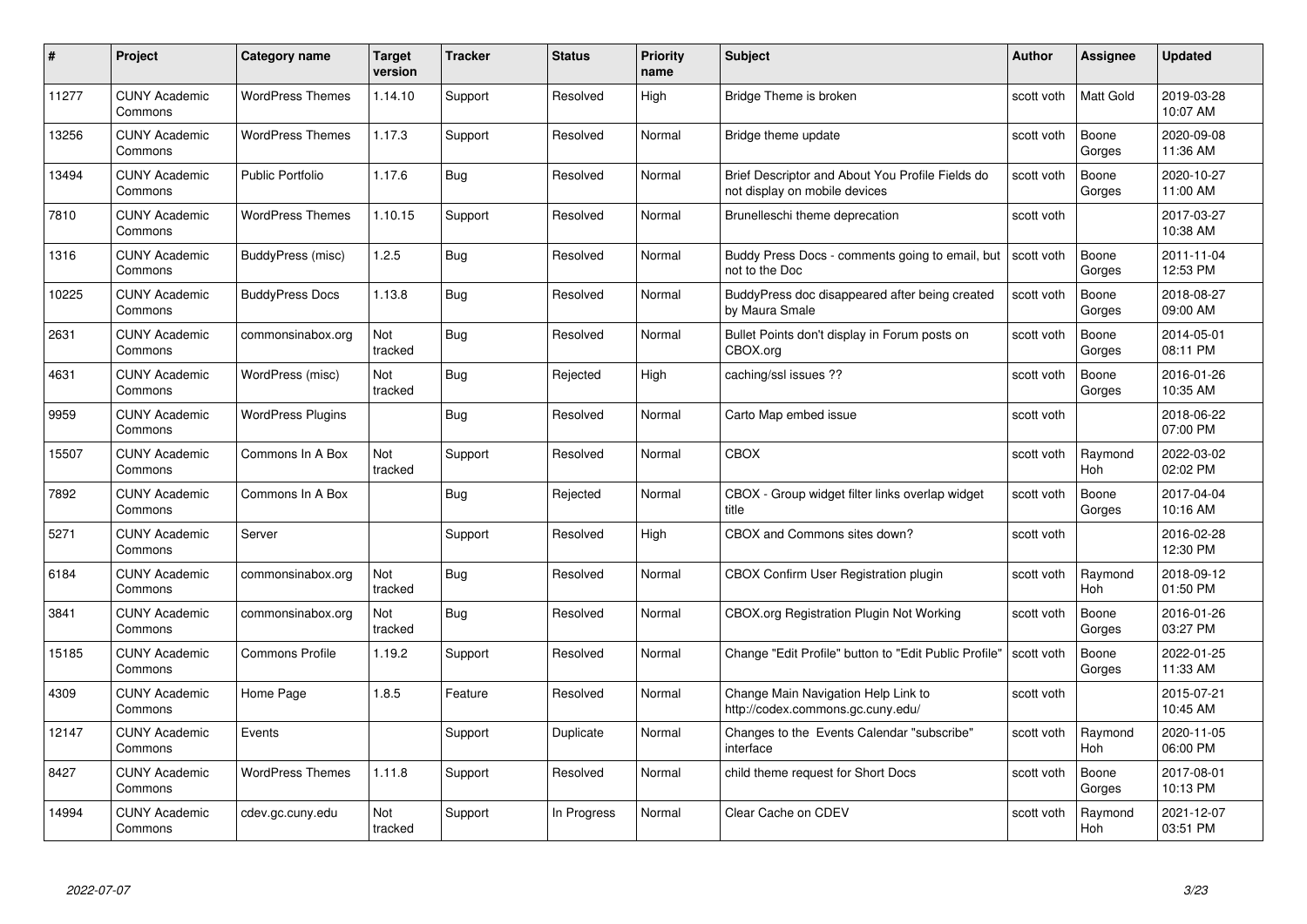| #     | Project                         | <b>Category name</b>        | Target<br>version | <b>Tracker</b> | <b>Status</b>        | <b>Priority</b><br>name | <b>Subject</b>                                                               | <b>Author</b> | Assignee              | <b>Updated</b>         |
|-------|---------------------------------|-----------------------------|-------------------|----------------|----------------------|-------------------------|------------------------------------------------------------------------------|---------------|-----------------------|------------------------|
| 10982 | <b>CUNY Academic</b><br>Commons | Domain Mapping              | Not<br>tracked    | Support        | Reporter<br>Feedback | Normal                  | <b>CNAME</b> question                                                        | scott voth    |                       | 2019-01-22<br>04:29 PM |
| 2112  | <b>CUNY Academic</b><br>Commons | WordPress (misc)            | 1.4.5             | Bug            | Resolved             | Normal                  | Codex Slider getting a jquery error                                          | scott voth    | Dominic<br>Giglio     | 2012-09-18<br>06:38 PM |
| 9538  | <b>CUNY Academic</b><br>Commons | Analytics                   | Not<br>tracked    | Support        | Resolved             | Normal                  | collecting Google Analytics for mapped Domains                               | scott voth    | Boone<br>Gorges       | 2018-04-27<br>09:23 AM |
| 13379 | <b>CUNY Academic</b><br>Commons | Domain Mapping              | Not<br>tracked    | Support        | Resolved             | Normal                  | Commenting issue with Mapped Domain (Using<br>Jetpack)                       | scott voth    | Raymond<br><b>Hoh</b> | 2020-10-13<br>10:02 AM |
| 12573 | <b>CUNY Academic</b><br>Commons | <b>WordPress Plugins</b>    | Future<br>release | <b>Bug</b>     | <b>New</b>           | Normal                  | <b>CommentPress Core Issues</b>                                              | scott voth    |                       | 2020-03-24<br>04:32 PM |
| 13035 | <b>CUNY Academic</b><br>Commons | <b>BuddyPress Docs</b>      | 1.17.0            | Support        | Rejected             | Normal                  | Commons 1.17 and BP Docs - TinyMCE options<br>and layout                     | scott voth    | Boone<br>Gorges       | 2020-07-14<br>02:21 PM |
| 13060 | <b>CUNY Academic</b><br>Commons | Site cloning                | 1.17.3            | Bug            | Rejected             | Normal                  | Commons 1.17 clone issue                                                     | scott voth    | Jeremy Felt           | 2020-09-01<br>03:10 PM |
| 13088 | <b>CUNY Academic</b><br>Commons | Site cloning                | 1.17.0            | Bug            | Rejected             | Normal                  | Commons 1.17 creating group + site                                           | scott voth    | Jeremy Felt           | 2020-07-27<br>01:56 PM |
| 11671 | <b>CUNY Academic</b><br>Commons | Information<br>Architecture |                   | Design/UX      | Resolved             | Normal                  | Commons Home Page Access                                                     | scott voth    | Chris Stein           | 2019-07-30<br>04:39 PM |
| 9745  | <b>CUNY Academic</b><br>Commons | Commons In A Box            | Not<br>tracked    | Support        | Resolved             | Normal                  | Commons in a Box - Query monitor                                             | scott voth    |                       | 2018-05-09<br>01:24 PM |
| 15151 | <b>CUNY Academic</b><br>Commons | Design                      | 1.19.7            | Support        | Resolved             | Normal                  | Commons Main Navigation does not show which<br>tab you are on                | scott voth    | Sara<br>Cannon        | 2022-04-12<br>11:31 AM |
| 2436  | <b>CUNY Academic</b><br>Commons | WordPress (misc)            | 1.4.20            | Bug            | Resolved             | Normal                  | Commons News blog - Commons Buzz Slider                                      | scott voth    | Boone<br>Gorges       | 2013-02-28<br>11:27 AM |
| 14394 | <b>CUNY Academic</b><br>Commons |                             | Not<br>tracked    | Feature        | New                  | Normal                  | Commons News Site - redesign                                                 | scott voth    | scott voth            | 2021-09-14<br>10:46 AM |
| 14986 | <b>CUNY Academic</b><br>Commons | Server                      | Not<br>tracked    | <b>Bug</b>     | Resolved             | High                    | Commons Site Down?                                                           | scott voth    | Boone<br>Gorges       | 2021-11-23<br>04:21 PM |
| 5747  | <b>CUNY Academic</b><br>Commons | Server                      |                   | Bug            | Resolved             | Urgent                  | Commons Site seems to be down                                                | scott voth    |                       | 2016-06-27<br>09:16 PM |
| 2316  | <b>CUNY Academic</b><br>Commons | commonsinabox.org           | Not<br>tracked    | Bug            | Resolved             | Normal                  | Commonsinabox.org - group forum - can't access<br>second page of forum posts | scott voth    | Boone<br>Gorges       | 2012-12-03<br>11:57 AM |
| 2435  | <b>CUNY Academic</b><br>Commons | commonsinabox.org           |                   | Bug            | Resolved             | Normal                  | commonsinabox.org - media upload file types                                  | scott voth    | Boone<br>Gorges       | 2013-02-13<br>09:58 PM |
| 2337  | <b>CUNY Academic</b><br>Commons | commonsinabox.org           | Not<br>tracked    | Bug            | Rejected             | High                    | commonsinabox.org - notifications                                            | scott voth    | Boone<br>Gorges       | 2012-12-12<br>01:43 PM |
| 7343  | CUNY Academic<br>Commons        | commonsinabox.org           | Not<br>tracked    | <b>Bug</b>     | Resolved             | Normal                  | commonsinabox.org - unable to access backend                                 | scott voth    |                       | 2017-01-06<br>11:58 AM |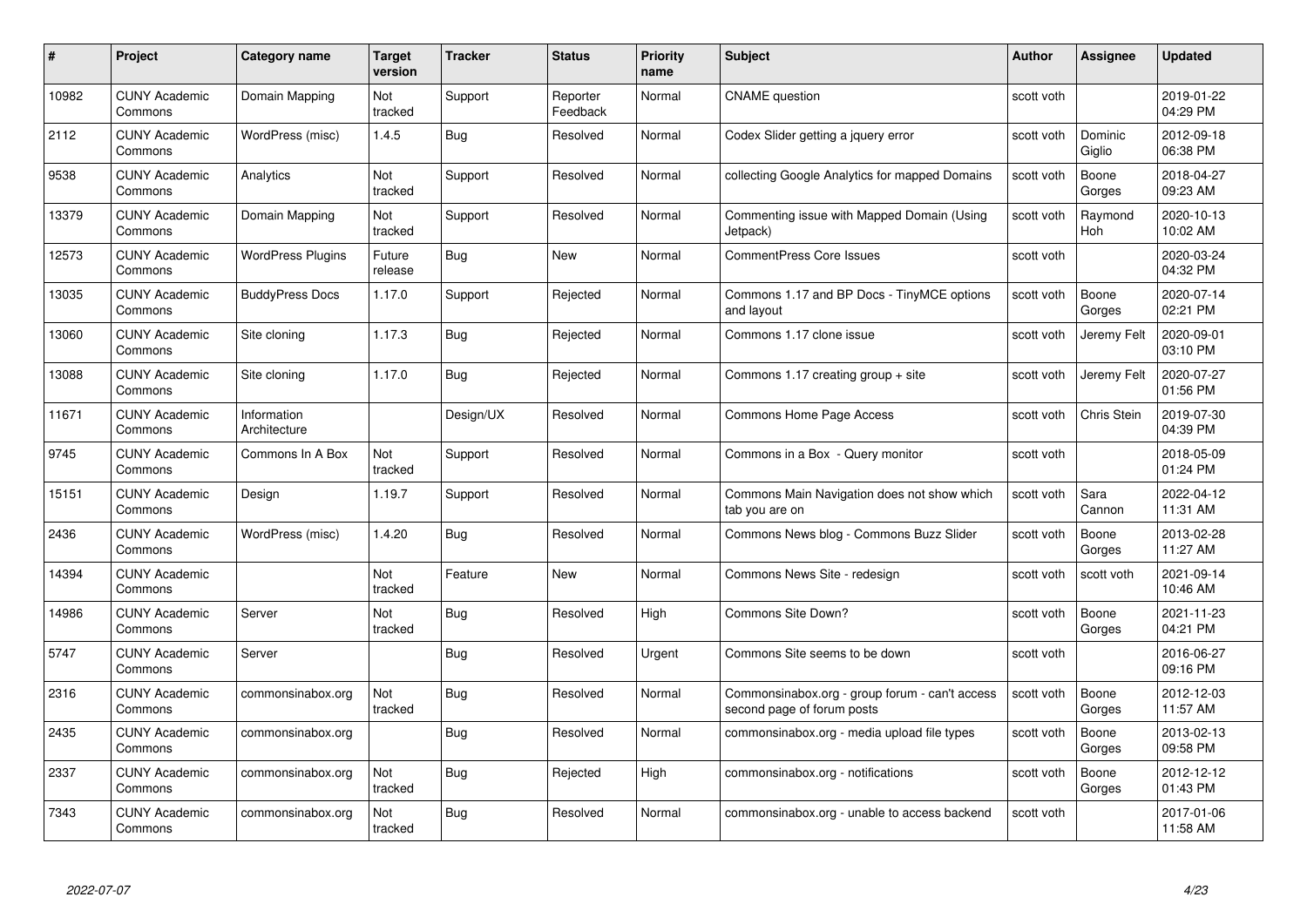| #     | Project                         | <b>Category name</b>     | Target<br>version | <b>Tracker</b> | <b>Status</b> | <b>Priority</b><br>name | <b>Subject</b>                                                     | <b>Author</b> | <b>Assignee</b>       | <b>Updated</b>         |
|-------|---------------------------------|--------------------------|-------------------|----------------|---------------|-------------------------|--------------------------------------------------------------------|---------------|-----------------------|------------------------|
| 9707  | <b>CUNY Academic</b><br>Commons | commonsinabox.org        |                   | Support        | Resolved      | Normal                  | CommonsinaBox.org DEV admin not responding                         | scott voth    |                       | 2018-05-07<br>10:38 AM |
| 7295  | <b>CUNY Academic</b><br>Commons | commonsinabox.org        | Not<br>tracked    | Support        | Resolved      | High                    | commonsinabox.org performance issues                               | scott voth    |                       | 2017-01-03<br>10:52 AM |
| 2585  | <b>CUNY Academic</b><br>Commons | commonsinabox.org        | Not<br>tracked    | <b>Bug</b>     | Resolved      | Normal                  | commonsinbox.org - no "site features" option                       | scott voth    | Boone<br>Gorges       | 2013-05-21<br>09:15 PM |
| 4524  | <b>CUNY Academic</b><br>Commons | Events                   | 1.9               | Feature        | Resolved      | Normal                  | Create a iCal Feed for Events Calendar                             | scott voth    | Raymond<br><b>Hoh</b> | 2015-11-09<br>12:55 PM |
| 12671 | <b>CUNY Academic</b><br>Commons | <b>WordPress Plugins</b> | 1.16.10           | <b>Bug</b>     | Resolved      | Normal                  | Creative Commons License Not Available With<br><b>Block Editor</b> | scott voth    | Raymond<br>Hoh        | 2020-04-28<br>11:03 AM |
| 2561  | <b>CUNY Academic</b><br>Commons | commonsinabox.org        | Not<br>tracked    | Bug            | Resolved      | Normal                  | CSS Issues on Commonsinabox.org                                    | scott voth    | Boone<br>Gorges       | 2013-05-16<br>03:31 PM |
| 5311  | <b>CUNY Academic</b><br>Commons |                          | Not<br>tracked    | Support        | Resolved      | Normal                  | <b>CUNY SLA Lab collaboration</b>                                  | scott voth    | scott voth            | 2016-10-11<br>08:48 PM |
| 6110  | <b>CUNY Academic</b><br>Commons | cuny.is                  |                   | Support        | Resolved      | Normal                  | cuny.is Request                                                    | scott voth    | Sarah<br>Morgano      | 2016-10-03<br>03:03 AM |
| 13946 | <b>CUNY Academic</b><br>Commons | <b>WordPress Plugins</b> | 2.1.0             | Support        | Assigned      | Normal                  | <b>Custom Embed handler For OneDrive files</b>                     | scott voth    | Raymond<br>Hoh        | 2022-05-26<br>10:46 AM |
| 13492 | <b>CUNY Academic</b><br>Commons | Shortcodes and<br>embeds | 1.17.6            | Support        | Resolved      | Normal                  | customized handler for quizlet embeds                              | scott voth    | Boone<br>Gorges       | 2020-10-27<br>11:00 AM |
| 1745  | CUNY Academic<br>Commons        | BuddyPress (misc)        | Not<br>tracked    | Bug            | Resolved      | Normal                  | Dashboard Access to Create Hero Slides                             | scott voth    | Boone<br>Gorges       | 2012-03-19<br>04:14 PM |
| 3703  | <b>CUNY Academic</b><br>Commons | Homepage Slides          |                   | <b>Bug</b>     | Rejected      | Normal                  | Delay in Loading Hero Slide Images                                 | scott voth    | scott voth            | 2014-12-11<br>08:42 PM |
| 4373  | <b>CUNY Academic</b><br>Commons | <b>Public Portfolio</b>  | Not<br>tracked    | Support        | Resolved      | Normal                  | Delete Old "Title" section from Member's public<br>portfolio page  | scott voth    | Boone<br>Gorges       | 2015-08-04<br>09:01 PM |
| 528   | <b>CUNY Academic</b><br>Commons | BuddyPress (misc)        | 1.2               | Bug            | Resolved      | Low                     | Delete pages using new BP "wiki" plugin?                           | scott voth    | Boone<br>Gorges       | 2011-03-25<br>11:13 AM |
| 14437 | <b>CUNY Academic</b><br>Commons | Courses                  | 1.19.0            | Bug            | Resolved      | Normal                  | Deleted Sites Show Up On Courses Tab                               | scott voth    | Boone<br>Gorges       | 2022-01-04<br>12:04 PM |
| 12550 | <b>CUNY Academic</b><br>Commons | <b>WordPress Plugins</b> | 1.16.8            | Support        | Resolved      | Normal                  | Deprecate CommentPress Core?                                       | scott voth    | Boone<br>Gorges       | 2020-03-24<br>11:43 AM |
| 12773 | <b>CUNY Academic</b><br>Commons | <b>WordPress Themes</b>  | Not<br>tracked    | Support        | Resolved      | Normal                  | Deprecate Serif Lite theme                                         | scott voth    |                       | 2020-05-12<br>05:44 PM |
| 14468 | <b>CUNY Academic</b><br>Commons | <b>WordPress Plugins</b> | 1.18.11           | Support        | Resolved      | Normal                  | deprecate ShareThis plugin / Add ShareThis<br><b>Share Buttons</b> | scott voth    | Boone<br>Gorges       | 2021-05-25<br>11:04 AM |
| 11590 | <b>CUNY Academic</b><br>Commons | <b>WordPress Plugins</b> | 1.15.4            | Support        | Resolved      | Normal                  | deprecate The The Tabs and Accordion plugin                        | scott voth    |                       | 2019-06-25<br>04:22 PM |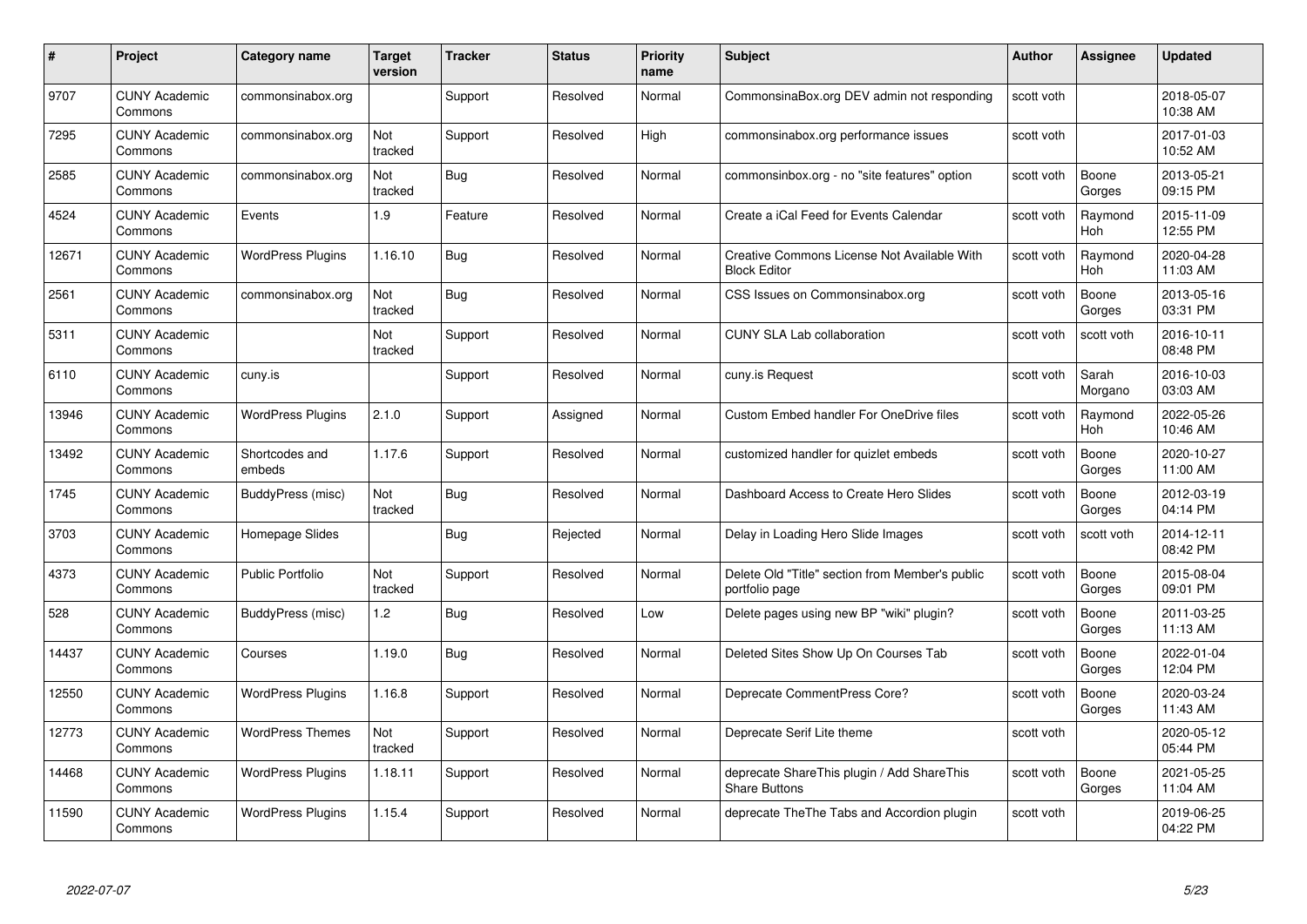| #     | Project                         | <b>Category name</b>    | Target<br>version | <b>Tracker</b> | <b>Status</b>        | <b>Priority</b><br>name | <b>Subject</b>                                                                         | <b>Author</b> | <b>Assignee</b>  | <b>Updated</b>         |
|-------|---------------------------------|-------------------------|-------------------|----------------|----------------------|-------------------------|----------------------------------------------------------------------------------------|---------------|------------------|------------------------|
| 13755 | <b>CUNY Academic</b><br>Commons | <b>WordPress Themes</b> | Not<br>tracked    | Support        | Resolved             | Normal                  | Deprecate Twenty Ten and Twenty Eleven<br>themes                                       | scott voth    |                  | 2021-01-12<br>10:46 AM |
| 10858 | <b>CUNY Academic</b><br>Commons |                         | 1.14.3            | Support        | Resolved             | Normal                  | deprecate WP Post to PDF plugin                                                        | scott voth    |                  | 2018-12-26<br>10:33 AM |
| 1237  | <b>CUNY Academic</b><br>Commons | Events                  | 1.8               | Feature        | Resolved             | Normal                  | Develop Commons Calendar of Events Plugin                                              | scott voth    | Boone<br>Gorges  | 2016-02-15<br>11:19 PM |
| 4407  | <b>CUNY Academic</b><br>Commons | Group Forums            |                   | Bug            | Resolved             | Normal                  | Disable Forum on Existing group is not working                                         | scott voth    | Boone<br>Gorges  | 2015-08-11<br>03:13 PM |
| 11386 | <b>CUNY Academic</b><br>Commons | WordPress - Media       | Not<br>tracked    | Support        | Reporter<br>Feedback | Normal                  | disappearing images                                                                    | scott voth    | Boone<br>Gorges  | 2019-05-14<br>10:32 AM |
| 1343  | <b>CUNY Academic</b><br>Commons | BuddyPress (misc)       |                   | Bug            | Rejected             | Normal                  | Display issue on Front Page - Hero slide<br>description overlaying the top left corner | scott voth    |                  | 2011-12-08<br>07:06 PM |
| 6905  | <b>CUNY Academic</b><br>Commons | Domain Mapping          | Not<br>tracked    | Support        | Rejected             | Normal                  | domain mapping - Approaching Dance conference                                          | scott voth    | Boone<br>Gorges  | 2017-11-15<br>11:09 AM |
| 13924 | <b>CUNY Academic</b><br>Commons | Domain Mapping          | Not<br>tracked    | Support        | Resolved             | Normal                  | domain mapping - cunyhumanitiesalliance.org                                            | scott voth    | Boone<br>Gorges  | 2021-02-02<br>05:39 PM |
| 12407 | <b>CUNY Academic</b><br>Commons | Domain Mapping          | Not<br>tracked    | Support        | Resolved             | Normal                  | Domain Mapping - district15parproject.org                                              | scott voth    | Lihua Wang       | 2020-02-14<br>10:38 AM |
| 14452 | <b>CUNY Academic</b><br>Commons | Domain Mapping          | Not<br>tracked    | Support        | Resolved             | Normal                  | domain mapping - hilarieashton.com                                                     | scott voth    | Boone<br>Gorges  | 2021-05-17<br>10:46 AM |
| 15626 | CUNY Academic<br>Commons        | Domain Mapping          | Not<br>tracked    | Support        | Resolved             | Normal                  | domain mapping - Jason tougaw                                                          | scott voth    | Boone<br>Gorges  | 2022-03-15<br>02:10 PM |
| 15965 | <b>CUNY Academic</b><br>Commons | Domain Mapping          | Not<br>tracked    | Support        | Resolved             | Normal                  | Domain Mapping - Joseph van der Naald                                                  | scott voth    | Boone<br>Gorges  | 2022-04-29<br>04:06 PM |
| 12313 | <b>CUNY Academic</b><br>Commons | Domain Mapping          | Not<br>tracked    | Support        | Duplicate            | Normal                  | domain mapping - laurenspradlin.info                                                   | scott voth    | Matt Gold        | 2020-01-21<br>06:02 PM |
| 6134  | <b>CUNY Academic</b><br>Commons | Domain Mapping          | Not<br>tracked    | Support        | Abandoned            | Normal                  | domain mapping - mellon faculty diversity                                              | scott voth    | scott voth       | 2017-03-26<br>11:22 AM |
| 6135  | <b>CUNY Academic</b><br>Commons | Domain Mapping          | Not<br>tracked    | Support        | Resolved             | Normal                  | domain mapping - Patrick Sweeney                                                       | scott voth    | Matt Gold        | 2016-10-12<br>11:41 AM |
| 15223 | <b>CUNY Academic</b><br>Commons | Domain Mapping          | Not<br>tracked    | Support        | Resolved             | Normal                  | domain mapping - preludenyc.org                                                        | scott voth    | Boone<br>Gorges  | 2022-02-02<br>02:24 PM |
| 15395 | <b>CUNY Academic</b><br>Commons | Domain Mapping          | 1.19.5            | Support        | Resolved             | Normal                  | Domain Mapping - Queens College Department of<br><b>Urban Studies</b>                  | scott voth    | Boone<br>Gorges  | 2022-02-22<br>11:40 AM |
| 12246 | <b>CUNY Academic</b><br>Commons | Domain Mapping          | Not<br>tracked    | Support        | Resolved             | Normal                  | domain mapping - Sam Neylon                                                            | scott voth    | Lihua Wang       | 2020-01-06<br>10:55 AM |
| 15253 | CUNY Academic<br>Commons        | Domain Mapping          | Not<br>tracked    | Support        | Resolved             | Normal                  | domain mapping - segal film festival                                                   | scott voth    | <b>Matt Gold</b> | 2022-02-04<br>11:29 AM |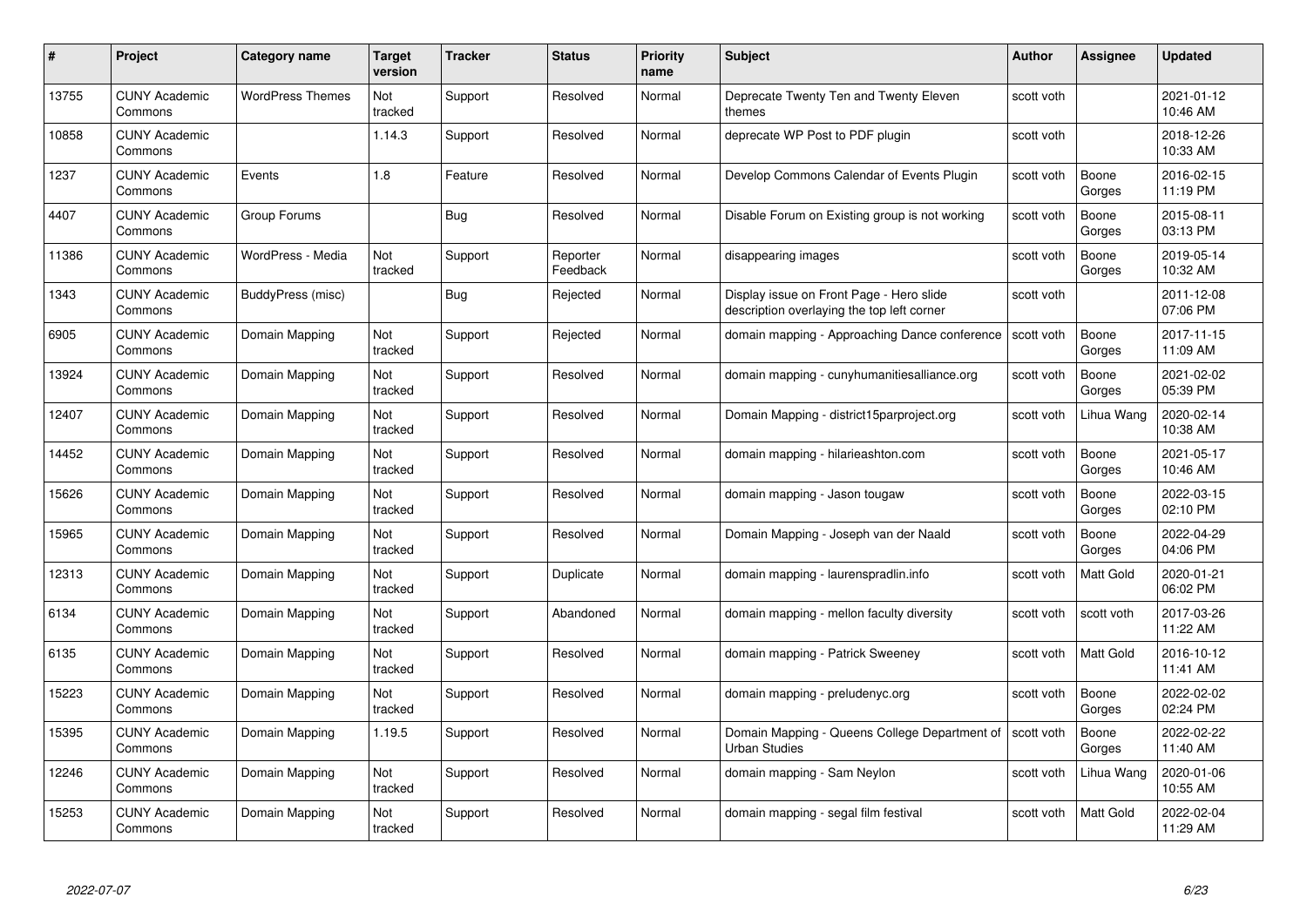| #     | Project                         | Category name  | Target<br>version | <b>Tracker</b> | <b>Status</b> | <b>Priority</b><br>name | <b>Subject</b>                                            | <b>Author</b> | <b>Assignee</b>  | <b>Updated</b>         |
|-------|---------------------------------|----------------|-------------------|----------------|---------------|-------------------------|-----------------------------------------------------------|---------------|------------------|------------------------|
| 16227 | <b>CUNY Academic</b><br>Commons | Domain Mapping | Not<br>tracked    | Support        | Resolved      | Normal                  | domain mapping - Sruthi Atmakur-Javdekar                  | scott voth    | <b>Matt Gold</b> | 2022-06-15<br>02:34 PM |
| 10860 | <b>CUNY Academic</b><br>Commons | Domain Mapping | Not<br>tracked    | Support        | Resolved      | Normal                  | domain mapping for Leah Feder                             | scott voth    | Matt Gold        | 2019-01-10<br>01:37 PM |
| 13440 | <b>CUNY Academic</b><br>Commons | Domain Mapping | Not<br>tracked    | Support        | Resolved      | Normal                  | Domain mapping for morrisjustice.org                      | scott voth    | Matt Gold        | 2020-10-13<br>02:54 PM |
| 5617  | <b>CUNY Academic</b><br>Commons | Domain Mapping | Not<br>tracked    | Support        | Resolved      | Normal                  | Domain Mapping Issue - Paul Herbert                       | scott voth    | Boone<br>Gorges  | 2016-05-30<br>12:04 PM |
| 13374 | <b>CUNY Academic</b><br>Commons | Domain Mapping |                   | Support        | Resolved      | Normal                  | domain mapping question                                   | scott voth    |                  | 2020-10-01<br>01:10 PM |
| 8624  | <b>CUNY Academic</b><br>Commons | Domain Mapping | Not<br>tracked    | Support        | Resolved      | Normal                  | domain mapping request                                    | scott voth    | Boone<br>Gorges  | 2017-10-05<br>12:50 PM |
| 11629 | <b>CUNY Academic</b><br>Commons | Domain Mapping | Not<br>tracked    | Support        | Resolved      | Normal                  | domain mapping request                                    | scott voth    | Raymond<br>Hoh   | 2019-07-17<br>10:22 AM |
| 5511  | <b>CUNY Academic</b><br>Commons | Domain Mapping | Not<br>tracked    | Support        | Resolved      | Normal                  | Domain Mapping Request - Artem Altman                     | scott voth    | scott voth       | 2016-06-16<br>09:46 PM |
| 6383  | <b>CUNY Academic</b><br>Commons | Domain Mapping | Not<br>tracked    | Support        | Resolved      | Normal                  | Domain Mapping request - Azriel Genack                    | scott voth    | Boone<br>Gorges  | 2016-10-21<br>03:48 PM |
| 3199  | <b>CUNY Academic</b><br>Commons | Domain Mapping |                   | Support        | Resolved      | Normal                  | domain mapping request - bethanyholmstrom.net             | scott voth    | Boone<br>Gorges  | 2014-05-08<br>02:40 PM |
| 5344  | <b>CUNY Academic</b><br>Commons | Domain Mapping | Not<br>tracked    | Support        | Resolved      | Normal                  | Domain Mapping Request - Bijan Kimiagar                   | scott voth    | scott voth       | 2016-03-31<br>10:52 PM |
| 10796 | <b>CUNY Academic</b><br>Commons | Domain Mapping | Not<br>tracked    | Support        | Resolved      | Normal                  | domain mapping request - BMCC OER                         | scott voth    | Matt Gold        | 2018-12-06<br>07:47 PM |
| 3603  | <b>CUNY Academic</b><br>Commons | Domain Mapping | Not<br>tracked    | Support        | Resolved      | Normal                  | Domain Mapping Request - CERG                             | scott voth    | scott voth       | 2014-11-19<br>04:28 PM |
| 4571  | <b>CUNY Academic</b><br>Commons | Domain Mapping | Not<br>tracked    | Support        | Resolved      | Normal                  | Domain Mapping Request - Courtney Drayer                  | scott voth    | Matt Gold        | 2015-09-16<br>05:19 PM |
| 12236 | <b>CUNY Academic</b><br>Commons | Domain Mapping | Not<br>tracked    | Support        | Resolved      | Normal                  | domain mapping request - johnbrenkman.com                 | scott voth    | Matt Gold        | 2019-12-27<br>09:32 AM |
| 9794  | <b>CUNY Academic</b><br>Commons | Domain Mapping | Not<br>tracked    | Support        | Resolved      | Normal                  | domain Mapping request - Joseph Reynolds Van<br>Der Naald | scott voth    | Boone<br>Gorges  | 2018-05-22<br>01:54 PM |
| 11190 | <b>CUNY Academic</b><br>Commons | Domain Mapping |                   | Support        | Resolved      | Normal                  | Domain Mapping Request - Kate Culkin                      | scott voth    | Boone<br>Gorges  | 2019-03-16<br>10:01 AM |
| 3635  | <b>CUNY Academic</b><br>Commons | Domain Mapping | Not<br>tracked    | Support        | Resolved      | Normal                  | Domain Mapping Request - Keith Miyake                     | scott voth    | Matt Gold        | 2014-11-10<br>08:15 PM |
| 10180 | CUNY Academic<br>Commons        | Domain Mapping | 1.13.8            | Support        | Resolved      | Normal                  | domain mapping request - Kelle Cruz                       | scott voth    | <b>Matt Gold</b> | 2018-08-29<br>03:23 PM |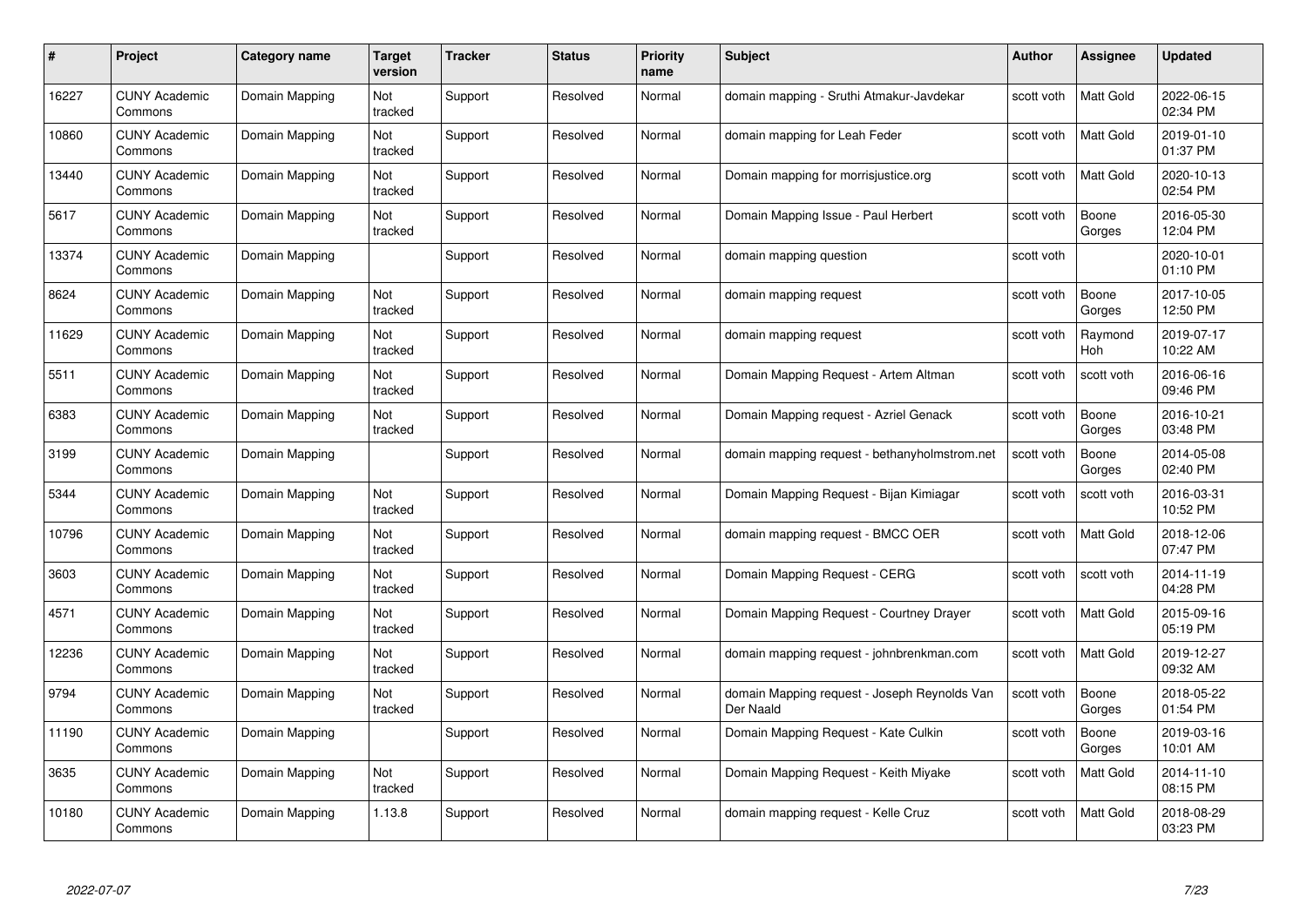| #     | Project                         | Category name      | Target<br>version | <b>Tracker</b> | <b>Status</b>        | <b>Priority</b><br>name | <b>Subject</b>                                  | <b>Author</b> | <b>Assignee</b>       | <b>Updated</b>         |
|-------|---------------------------------|--------------------|-------------------|----------------|----------------------|-------------------------|-------------------------------------------------|---------------|-----------------------|------------------------|
| 12878 | <b>CUNY Academic</b><br>Commons | Domain Mapping     | Not<br>tracked    | Support        | Resolved             | Normal                  | Domain Mapping request - Lidia Hernandez Tapia  | scott voth    | <b>Matt Gold</b>      | 2020-06-05<br>12:58 PM |
| 3182  | <b>CUNY Academic</b><br>Commons | Domain Mapping     | Not<br>tracked    | Support        | Resolved             | Normal                  | domain mapping request - muphyinstituteblog.org | scott voth    | Matt Gold             | 2014-05-01<br>01:12 PM |
| 3269  | <b>CUNY Academic</b><br>Commons | Domain Mapping     | Not<br>tracked    | Support        | Resolved             | Normal                  | Domain mapping request - Natascia Boeri         | scott voth    | Boone<br>Gorges       | 2015-11-30<br>03:17 PM |
| 4902  | <b>CUNY Academic</b><br>Commons | Domain Mapping     | Not<br>tracked    | Support        | Resolved             | Normal                  | domain mapping request - Patrick Sweeney        | scott voth    | Boone<br>Gorges       | 2015-12-07<br>01:32 AM |
| 3082  | <b>CUNY Academic</b><br>Commons | Domain Mapping     | Not<br>tracked    | Support        | Resolved             | Normal                  | Domain Mapping Request - Ruth O'Brien           | scott voth    | Boone<br>Gorges       | 2014-03-05<br>07:16 PM |
| 12924 | <b>CUNY Academic</b><br>Commons | Domain Mapping     | Not<br>tracked    | Support        | Resolved             | Normal                  | Domain Mapping request - Sam Phillips           | scott voth    | Boone<br>Gorges       | 2020-06-12<br>03:29 PM |
| 2878  | <b>CUNY Academic</b><br>Commons | WordPress (misc)   | Not<br>tracked    | Support        | Resolved             | Normal                  | Domain Mapping Request - Sarah Welsh            | scott voth    | Boone<br>Gorges       | 2016-01-26<br>12:39 AM |
| 3753  | <b>CUNY Academic</b><br>Commons | Domain Mapping     | Not<br>tracked    | Support        | Resolved             | High                    | Domain mapping request - Sujatha Fernandes      | scott voth    | Raymond<br>Hoh        | 2015-11-30<br>03:11 PM |
| 4954  | <b>CUNY Academic</b><br>Commons | Domain Mapping     | Not<br>tracked    | Support        | Resolved             | Normal                  | domain mapping request - Talia Schaffer         | scott voth    | Boone<br>Gorges       | 2015-12-07<br>01:24 AM |
| 11493 | <b>CUNY Academic</b><br>Commons | Domain Mapping     | Not<br>tracked    | Support        | Reporter<br>Feedback | Normal                  | Domain Mapping Request - Talia Schaffer         | scott voth    | Matt Gold             | 2019-08-06<br>08:39 AM |
| 13004 | <b>CUNY Academic</b><br>Commons | Domain Mapping     | Not<br>tracked    | Bug            | Resolved             | Normal                  | Domain Mapping request - Wole                   | scott voth    | Matt Gold             | 2020-07-07<br>12:02 PM |
| 3539  | <b>CUNY Academic</b><br>Commons | Domain Mapping     | Not<br>tracked    | Support        | Resolved             | Normal                  | Domain Mapping Request for ACERT                | scott voth    | Boone<br>Gorges       | 2015-11-30<br>03:15 PM |
| 10528 | <b>CUNY Academic</b><br>Commons | Domain Mapping     |                   | Support        | Rejected             | Normal                  | domain Mapping request for Kelly Josephs Baker  | scott voth    |                       | 2018-10-15<br>11:20 AM |
| 11764 | <b>CUNY Academic</b><br>Commons | Domain Mapping     | Not<br>tracked    | Support        | Resolved             | Normal                  | Domain Mapping request for literarybronx.com    | scott voth    | Boone<br>Gorges       | 2019-08-21<br>05:28 PM |
| 3120  | <b>CUNY Academic</b><br>Commons | Domain Mapping     | Not<br>tracked    | Support        | Rejected             | Normal                  | Domain Mapping Request from Paul Julian Smith   | scott voth    | Boone<br>Gorges       | 2016-01-26<br>12:41 AM |
| 11632 | <b>CUNY Academic</b><br>Commons | Domain Mapping     | Not<br>tracked    | Support        | Resolved             | Normal                  | domain mapping request mckinniburg.com          | scott voth    | Raymond<br><b>Hoh</b> | 2019-07-17<br>10:22 AM |
| 5096  | <b>CUNY Academic</b><br>Commons | Domain Mapping     | Not<br>tracked    | Support        | Resolved             | Normal                  | Domain Mapping Request: Lauren Spradlin         | scott voth    | scott voth            | 2020-01-21<br>07:30 PM |
| 12853 | <b>CUNY Academic</b><br>Commons | WordPress - Media  |                   | <b>Bug</b>     | Resolved             | Normal                  | Download All Media throws error                 | scott voth    | Boone<br>Gorges       | 2020-05-29<br>09:26 AM |
| 16170 | CUNY Academic<br>Commons        | Blogs (BuddyPress) | 2.0.1             | <b>Bug</b>     | Resolved             | Normal                  | duplication of campus                           | scott voth    | Boone<br>Gorges       | 2022-06-14<br>11:35 AM |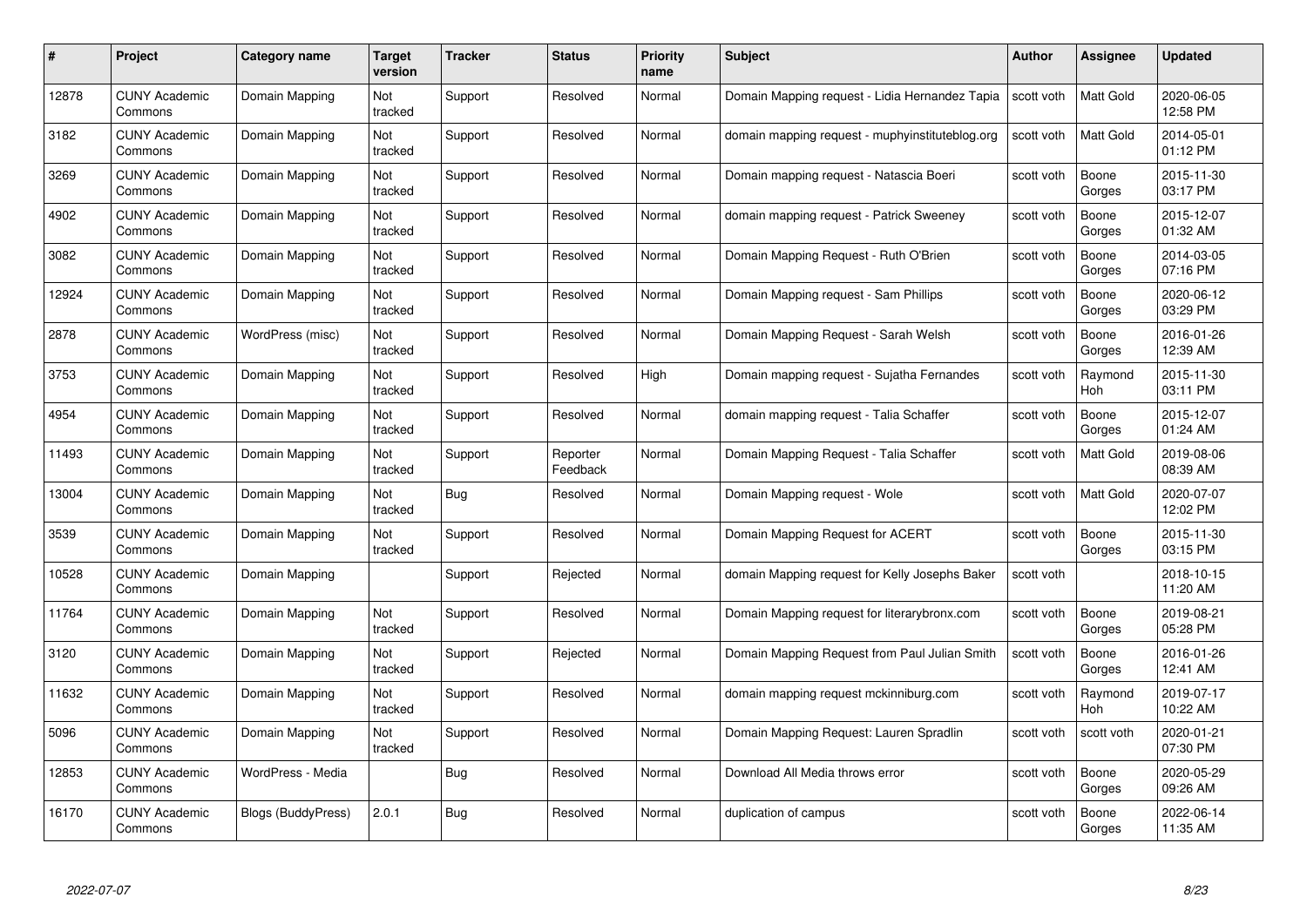| #     | Project                         | Category name              | Target<br>version | <b>Tracker</b> | <b>Status</b> | <b>Priority</b><br>name | <b>Subject</b>                                                          | Author     | Assignee              | <b>Updated</b>         |
|-------|---------------------------------|----------------------------|-------------------|----------------|---------------|-------------------------|-------------------------------------------------------------------------|------------|-----------------------|------------------------|
| 3395  | <b>CUNY Academic</b><br>Commons | <b>Email Notifications</b> | Not<br>tracked    | Bug            | Rejected      | Normal                  | email notification not received                                         | scott voth | Boone<br>Gorges       | 2016-01-26<br>12:05 PM |
| 14817 | <b>CUNY Academic</b><br>Commons | Group Forums               | 1.18.20           | Feature        | Resolved      | Normal                  | Embed a Commons Group forum to a Site page                              | scott voth | Raymond<br><b>Hoh</b> | 2021-10-12<br>11:13 AM |
| 15267 | <b>CUNY Academic</b><br>Commons | Shortcodes and<br>embeds   | 1.19.4            | Feature        | Resolved      | Normal                  | Embed a Microsoft Form                                                  | scott voth | Boone<br>Gorges       | 2022-02-22<br>11:01 AM |
| 12961 | <b>CUNY Academic</b><br>Commons | WordPress (misc)           | 1.16.14           | Support        | Resolved      | Normal                  | Embed Loom.com resources                                                | scott voth | Boone<br>Gorges       | 2020-06-22<br>01:07 PM |
| 15687 | <b>CUNY Academic</b><br>Commons | WordPress - Media          | 1.19.7            | Feature        | Resolved      | Normal                  | <b>Embed Microsoft Sway Content</b>                                     | scott voth | Boone<br>Gorges       | 2022-04-12<br>11:31 AM |
| 6542  | <b>CUNY Academic</b><br>Commons | Group Forums               | 1.10              | <b>Bug</b>     | Resolved      | Normal                  | Embedded image's caption is not rendering -<br>Commons 1.10 testing     | scott voth | Raymond<br>Hoh        | 2016-11-01<br>10:59 AM |
| 516   | <b>CUNY Academic</b><br>Commons | BuddyPress (misc)          | 1.2               | Feature        | Rejected      | Low                     | Embedding video on new BP "wiki-like" plugin                            | scott voth | Boone<br>Gorges       | 2011-02-11<br>05:48 PM |
| 11860 | <b>CUNY Academic</b><br>Commons | Registration               | Future<br>release | Feature        | <b>New</b>    | Normal                  | Ensure Students Are Aware They Can Use<br>Aliases At Registration       | scott voth |                       | 2019-09-24<br>08:46 AM |
| 5032  | <b>CUNY Academic</b><br>Commons | Server                     |                   | Support        | Resolved      | Normal                  | Error establishing a database connection                                | scott voth |                       | 2015-12-14<br>08:46 PM |
| 1222  | <b>CUNY Academic</b><br>Commons | WordPress (misc)           | 1.5               | Feature        | Resolved      | Normal                  | Evaluate Premium Themes for "The Commons<br>Classified"                 | scott voth | Boone<br>Gorges       | 2011-11-29<br>10:23 AM |
| 6539  | <b>CUNY Academic</b><br>Commons | Events                     | 1.10              | <b>Bug</b>     | Resolved      | Normal                  | Event Room numbers don't seem to be persisted<br>Commons 1.10 testing   | scott voth | Boone<br>Gorges       | 2016-10-31<br>04:23 PM |
| 4438  | <b>CUNY Academic</b><br>Commons | Events                     | Future<br>release | <b>Bug</b>     | Assigned      | Normal                  | Events Calendar - Export Recurring Events                               | scott voth | Daniel Jones          | 2016-05-23<br>04:25 PM |
| 13716 | <b>CUNY Academic</b><br>Commons | <b>WordPress Plugins</b>   |                   | Support        | Resolved      | Normal                  | Events sidebar issue with segalcenter.org                               | scott voth |                       | 2020-12-21<br>10:55 AM |
| 11298 | <b>CUNY Academic</b><br>Commons | Courses                    | 1.16              | Feature        | Resolved      | Normal                  | Explore Ways to Make the "Courses" tab More<br>Interesting              | scott voth | Boone<br>Gorges       | 2019-12-04<br>10:51 AM |
| 2779  | <b>CUNY Academic</b><br>Commons | BuddyPress (misc)          | 1.5.3             | Bug            | Resolved      | Normal                  | Firefox Issue on Portfolio page when scrolling<br>down                  | scott voth | Boone<br>Gorges       | 2013-09-19<br>01:52 PM |
| 11500 | <b>CUNY Academic</b><br>Commons | Onboarding                 | 1.15.4            | Support        | Resolved      | Normal                  | Fix Outdated content and links on intro page                            | scott voth | Raymond<br>Hoh        | 2019-06-25<br>04:22 PM |
| 8475  | <b>CUNY Academic</b><br>Commons | <b>WordPress Themes</b>    | 1.11.9            | Support        | Resolved      | Normal                  | fix typo in child theme                                                 | scott voth | Boone<br>Gorges       | 2017-08-08<br>04:31 PM |
| 4841  | <b>CUNY Academic</b><br>Commons | Design                     | Future<br>release | <b>Bug</b>     | Rejected      | Normal                  | Font style on "Friends" Page seems different                            | scott voth | Boone<br>Gorges       | 2015-11-03<br>07:40 AM |
| 2484  | <b>CUNY Academic</b><br>Commons | commonsinabox.org          |                   | <b>Bug</b>     | Resolved      | Normal                  | Forum posts are vanishing - can only view last few<br>on Help & Support | scott voth | Boone<br>Gorges       | 2013-03-01<br>11:19 AM |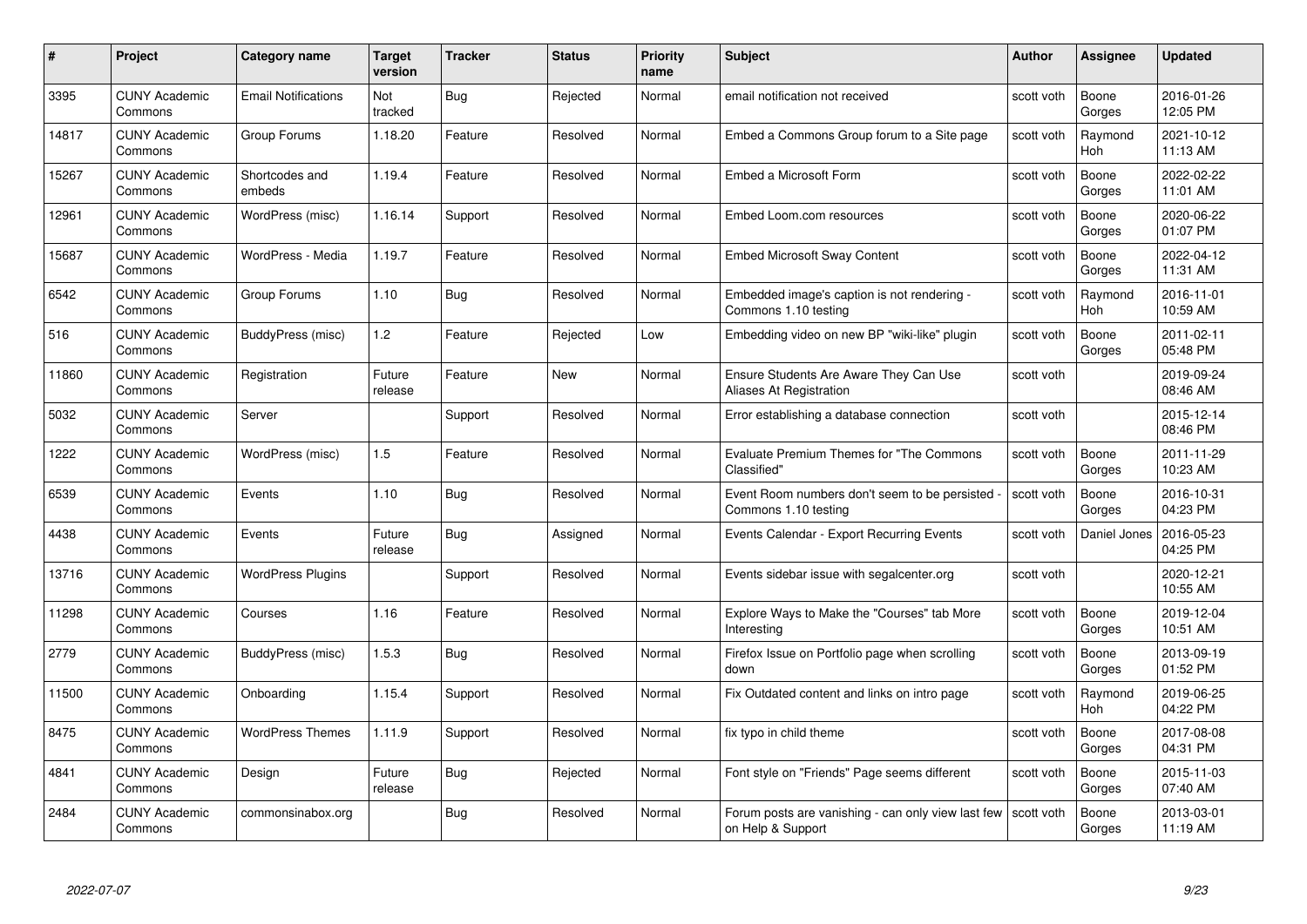| #     | Project                         | <b>Category name</b>           | <b>Target</b><br>version | <b>Tracker</b> | <b>Status</b> | <b>Priority</b><br>name | <b>Subject</b>                                                            | <b>Author</b> | <b>Assignee</b>    | <b>Updated</b>         |
|-------|---------------------------------|--------------------------------|--------------------------|----------------|---------------|-------------------------|---------------------------------------------------------------------------|---------------|--------------------|------------------------|
| 7894  | <b>CUNY Academic</b><br>Commons | Group Forums                   |                          | Bug            | Duplicate     | Normal                  | Forum topics not showing former content                                   | scott voth    | Boone<br>Gorges    | 2017-04-02<br>06:30 PM |
| 6515  | <b>CUNY Academic</b><br>Commons | Homepage Slides                |                          | Bug            | Resolved      | Normal                  | Gallery Posts (i.e. Hero slides) are Not Working                          | scott voth    | scott voth         | 2019-09-23<br>03:01 PM |
| 536   | <b>CUNY Academic</b><br>Commons | WordPress (misc)               | Not<br>tracked           | Feature        | Resolved      | Low                     | Generate statistics on themes used by Commons<br>bloggers                 | scott voth    | <b>Matt Gold</b>   | 2011-02-20<br>12:44 PM |
| 11591 | <b>CUNY Academic</b><br>Commons | Internal Tools and<br>Workflow | Not<br>tracked           | Support        | Resolved      | Normal                  | Get Licence for Camtasia                                                  | scott voth    | <b>Matt Gold</b>   | 2019-07-16<br>11:27 AM |
| 3424  | <b>CUNY Academic</b><br>Commons | WordPress (misc)               | Not<br>tracked           | Support        | Resolved      | Urgent                  | Getting "Error establishing a database connection"                        | scott voth    | <b>Matt Gold</b>   | 2016-01-26<br>12:06 PM |
| 13511 | <b>CUNY Academic</b><br>Commons | Analytics                      | 1.17.7                   | Support        | Resolved      | Normal                  | Google Analytics 4 tagging                                                | scott voth    | Boone<br>Gorges    | 2020-11-10<br>10:31 AM |
| 3478  | <b>CUNY Academic</b><br>Commons | Domain Mapping                 | 1.7.2                    | Feature        | Resolved      | Normal                  | Google Analytics and Mapped Domains                                       | scott voth    | scott voth         | 2014-11-02<br>09:43 AM |
| 13502 | <b>CUNY Academic</b><br>Commons | Analytics                      | 1.17.7                   | Support        | Resolved      | Normal                  | <b>Google Analytics Questions</b>                                         | scott voth    | Boone<br>Gorges    | 2020-11-10<br>10:31 AM |
| 371   | <b>CUNY Academic</b><br>Commons | WordPress (misc)               | 1.1                      | Feature        | Resolved      | Normal                  | Google Maps Embed - WordPress Plug-in<br>Request                          | scott voth    |                    | 2010-11-16<br>05:17 PM |
| 11754 | <b>CUNY Academic</b><br>Commons | Group Files                    | Not<br>tracked           | Support        | Resolved      | Normal                  | Group file folder delete                                                  | scott voth    | Boone<br>Gorges    | 2019-08-15<br>05:10 PM |
| 4455  | <b>CUNY Academic</b><br>Commons | <b>Group Files</b>             | 1.8.8                    | <b>Bug</b>     | Resolved      | High                    | Group Files Download to zip Not working                                   | scott voth    | Boone<br>Gorges    | 2015-08-19<br>09:58 AM |
| 13410 | <b>CUNY Academic</b><br>Commons | Group Library                  | 1.17.5                   | Support        | Resolved      | Normal                  | Group Library Add item with special characters in<br>title                | scott voth    | Boone<br>Gorges    | 2020-10-01<br>12:40 PM |
| 13933 | <b>CUNY Academic</b><br>Commons | Group Library                  | 1.18.4                   | <b>Bug</b>     | Resolved      | Normal                  | Group Library Paging Issue                                                | scott voth    | Boone<br>Gorges    | 2021-02-09<br>11:05 AM |
| 7955  | <b>CUNY Academic</b><br>Commons | <b>User Experience</b>         |                          | Design/UX      | Rejected      | Normal                  | Groups and Sites tabs                                                     | scott voth    | <b>Chris Stein</b> | 2017-10-11<br>11:31 AM |
| 8876  | <b>CUNY Academic</b><br>Commons | cuny.is                        | 1.12.1                   | Bug            | Resolved      | Normal                  | Groups cannot select cuny is URL that matches<br>their group slug exactly | scott voth    | Boone<br>Gorges    | 2017-11-01<br>03:06 PM |
| 1848  | <b>CUNY Academic</b><br>Commons | WordPress (misc)               | 1.3.13                   | <b>Bug</b>     | Resolved      | Normal                  | Having Issues with Saving Menu Changes on the<br><b>Commons Codex</b>     | scott voth    | Boone<br>Gorges    | 2012-04-26<br>07:48 PM |
| 2946  | <b>CUNY Academic</b><br>Commons | WordPress (misc)               |                          | Support        | Resolved      | Normal                  | Help Delete WP site with broken link                                      | scott voth    |                    | 2014-02-08<br>09:53 AM |
| 11394 | <b>CUNY Academic</b><br>Commons |                                |                          | Design/UX      | Rejected      | Normal                  | Help Hyperlink and Help homepage                                          | scott voth    |                    | 2019-05-17<br>03:45 PM |
| 4047  | CUNY Academic<br>Commons        | <b>WordPress Themes</b>        | Not<br>tracked           | Support        | Resolved      | Normal                  | Help James Samuel with Theme after it was<br>updated                      | scott voth    |                    | 2015-07-21<br>06:12 PM |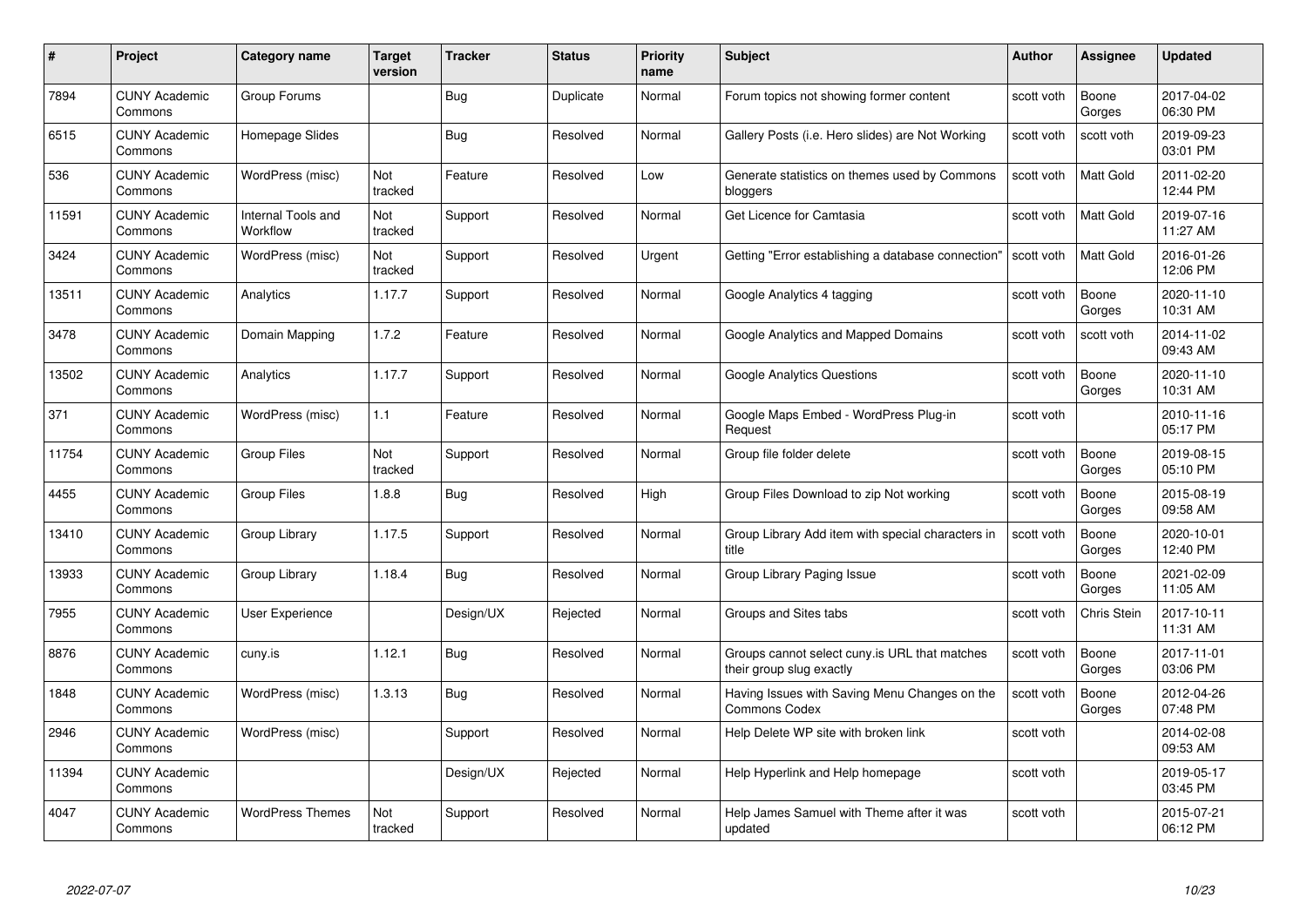| #     | Project                         | <b>Category name</b>       | Target<br>version | <b>Tracker</b> | <b>Status</b> | <b>Priority</b><br>name | <b>Subject</b>                                                        | <b>Author</b> | <b>Assignee</b>       | <b>Updated</b>         |
|-------|---------------------------------|----------------------------|-------------------|----------------|---------------|-------------------------|-----------------------------------------------------------------------|---------------|-----------------------|------------------------|
| 1379  | <b>CUNY Academic</b><br>Commons | Wiki                       | $1.3$             | Bug            | Resolved      | Normal                  | Help Link in the Admin Bar points to old Help<br>Page                 | scott voth    | Boone<br>Gorges       | 2011-12-09<br>09:08 AM |
| 12386 | <b>CUNY Academic</b><br>Commons | <b>WordPress Plugins</b>   | 1.16.5            | Bug            | Resolved      | Normal                  | Help site throwing error when publishing pages                        | scott voth    | Boone<br>Gorges       | 2020-02-11<br>10:43 AM |
| 11974 | <b>CUNY Academic</b><br>Commons | Documentation              |                   | Feature        | Resolved      | Normal                  | Help tracking down documentation on JetPack                           | scott voth    | scott voth            | 2019-10-12<br>01:08 PM |
| 8859  | <b>CUNY Academic</b><br>Commons |                            | Not<br>tracked    | Support        | Resolved      | Normal                  | <b>Hero Slide Permissions</b>                                         | scott voth    |                       | 2017-10-26<br>09:59 AM |
| 8153  | <b>CUNY Academic</b><br>Commons | Homepage Slides            |                   | Bug            | Resolved      | Normal                  | Hero Slide Permissions                                                | scott voth    | Boone<br>Gorges       | 2017-05-17<br>08:29 PM |
| 2347  | <b>CUNY Academic</b><br>Commons | WordPress (misc)           | Not<br>tracked    | Bug            | Resolved      | High                    | higheredexecutivecertificate.commons.gc.cuny.ed<br>u/                 | scott voth    | Boone<br>Gorges       | 2014-05-01<br>08:00 PM |
| 15808 | <b>CUNY Academic</b><br>Commons | Home Page                  | 1.19.7            | Bug            | Resolved      | Normal                  | Home Page "About" Dropdown                                            | scott voth    | Sara<br>Cannon        | 2022-04-12<br>11:31 AM |
| 11506 | <b>CUNY Academic</b><br>Commons | Homepage Slides            | 1.15.5            | Bug            | Resolved      | Normal                  | Home Page Slideshow - blank slide                                     | scott voth    | Raymond<br>Hoh        | 2019-07-09<br>02:33 PM |
| 6536  | <b>CUNY Academic</b><br>Commons | <b>Email Notifications</b> | 1.10              | Bug            | Resolved      | Normal                  | HTML not rendering (Sunday, 12:30 - 1:15PM) -<br>Commons 1.10 Testing | scott voth    | Raymond<br><b>Hoh</b> | 2016-11-07<br>10:49 AM |
| 7738  | <b>CUNY Academic</b><br>Commons | <b>WordPress Plugins</b>   | 1.10.12           | Feature        | Resolved      | Normal                  | Image Attribution Tagger                                              | scott voth    |                       | 2017-03-02<br>02:22 PM |
| 517   | <b>CUNY Academic</b><br>Commons | BuddyPress (misc)          | 1.3               | Feature        | Resolved      | Normal                  | Image handling for new BP "wiki-like" plugin                          | scott voth    | Boone<br>Gorges       | 2011-06-20<br>11:33 AM |
| 1947  | <b>CUNY Academic</b><br>Commons | WordPress (misc)           | 1.3.15            | Bug            | Rejected      | Normal                  | Inline Google Docs - SSL required                                     | scott voth    | Boone<br>Gorges       | 2012-06-25<br>09:12 AM |
| 1396  | <b>CUNY Academic</b><br>Commons | WordPress (misc)           | 1.3.13            | <b>Bug</b>     | Resolved      | Normal                  | InLine Google Docs Plugin Not Working                                 | scott voth    | Boone<br>Gorges       | 2012-05-22<br>11:36 AM |
| 273   | <b>CUNY Academic</b><br>Commons | Wiki                       |                   | Feature        | Deferred      | Normal                  | Install Collection extension for MW                                   | scott voth    |                       | 2015-04-01<br>09:26 PM |
| 2209  | CUNY Academic<br>Commons        | WordPress (misc)           |                   | Feature        | Resolved      | Normal                  | Install Q & A Plugin on Commonsinabox.org                             | scott voth    | Boone<br>Gorges       | 2012-10-21<br>10:53 AM |
| 8325  | <b>CUNY Academic</b><br>Commons | Server                     | Not<br>tracked    | Support        | Resolved      | Normal                  | intermittent server issues                                            | scott voth    | Boone<br>Gorges       | 2017-07-01<br>10:57 AM |
| 1208  | <b>CUNY Academic</b><br>Commons | BuddyPress (misc)          | Not<br>tracked    | Feature        | Rejected      | Normal                  | Investigate Mobile Inheritance from BuddyPress<br>Default Theme       | scott voth    | scott voth            | 2016-01-26<br>10:57 AM |
| 3500  | <b>CUNY Academic</b><br>Commons | WordPress (misc)           |                   | Support        | Rejected      | Normal                  | Invitation to Join Site Unsuccessful?                                 | scott voth    | Boone<br>Gorges       | 2014-09-28<br>01:28 PM |
| 16143 | CUNY Academic<br>Commons        |                            | 1.19.10           | Bug            | Resolved      | Normal                  | Is Commons site down?                                                 | scott voth    |                       | 2022-05-24<br>11:17 AM |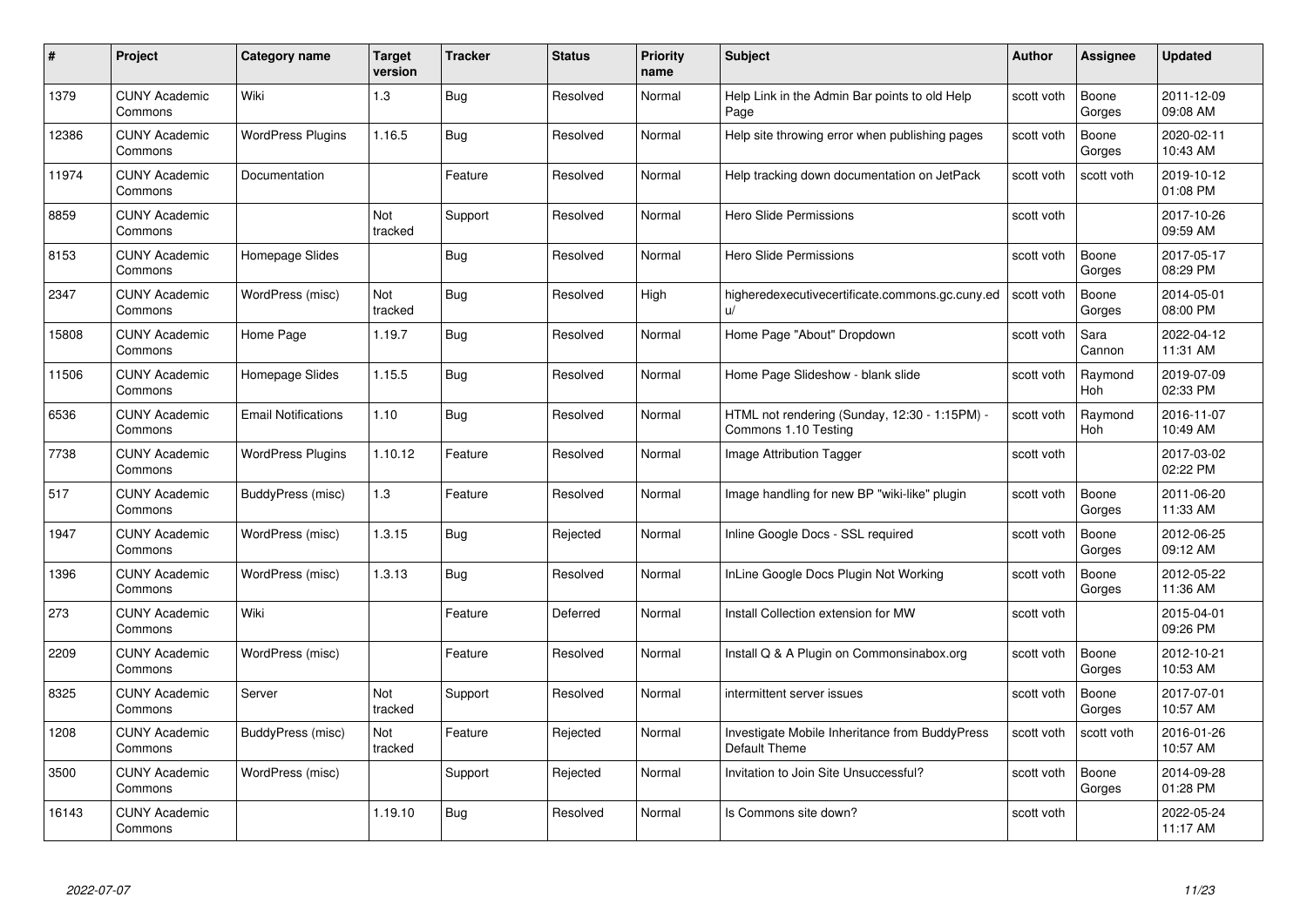| #     | Project                         | <b>Category name</b>     | Target<br>version | <b>Tracker</b> | <b>Status</b> | <b>Priority</b><br>name | <b>Subject</b>                                                                | <b>Author</b> | <b>Assignee</b>  | <b>Updated</b>         |
|-------|---------------------------------|--------------------------|-------------------|----------------|---------------|-------------------------|-------------------------------------------------------------------------------|---------------|------------------|------------------------|
| 569   | <b>CUNY Academic</b><br>Commons | WordPress (misc)         | 1.1.10            | Bug            | Resolved      | Normal                  | Issue found switching between Green Park, Woo<br>Canvas Theme, and back again | scott voth    | Boone<br>Gorges  | 2011-02-08<br>05:35 PM |
| 4143  | <b>CUNY Academic</b><br>Commons | <b>WordPress Themes</b>  | Not<br>tracked    | Bug            | Resolved      | Normal                  | Issues after Canvas Update - Help & Support /<br>Codex                        | scott voth    | Daniel Jones     | 2015-08-10<br>02:44 PM |
| 14847 | <b>CUNY Academic</b><br>Commons | <b>WordPress Plugins</b> |                   | Support        | Resolved      | Normal                  | JetPack Issue displaying simple images                                        | scott voth    |                  | 2021-10-10<br>12:40 PM |
| 13409 | <b>CUNY Academic</b><br>Commons | <b>WordPress Plugins</b> | Not<br>tracked    | Support        | Resolved      | Normal                  | Jetpack Warnings                                                              | scott voth    | Raymond<br>Hoh   | 2020-10-13<br>10:47 AM |
| 1797  | <b>CUNY Academic</b><br>Commons | WordPress (misc)         | 1.3.10.1          | <b>Bug</b>     | Resolved      | Urgent                  | JITP link doesn't seem to be working - "page not<br>redirecting properly"     | scott voth    | Boone<br>Gorges  | 2012-03-30<br>08:38 AM |
| 12962 | <b>CUNY Academic</b><br>Commons | WordPress (misc)         | 1.16.14           | Support        | Resolved      | Normal                  | knowmia embed                                                                 | scott voth    | Boone<br>Gorges  | 2020-06-23<br>02:56 PM |
| 754   | <b>CUNY Academic</b><br>Commons | BuddyPress (misc)        | 1.3               | Bug            | Resolved      | Normal                  | LaTex parsing on email notifications                                          | scott voth    | Boone<br>Gorges  | 2011-09-14<br>01:28 AM |
| 12955 | <b>CUNY Academic</b><br>Commons | WordPress (misc)         | 1.16.14           | Support        | Resolved      | Normal                  | Leaflet JS maps                                                               | scott voth    | Boone<br>Gorges  | 2020-06-23<br>10:53 AM |
| 3531  | <b>CUNY Academic</b><br>Commons | Home Page                | 1.7               | Feature        | Resolved      | Normal                  | Let Users Hover over Hero Slides to Stop<br>Animation                         | scott voth    | Daniel Jones     | 2014-10-13<br>05:43 PM |
| 3604  | <b>CUNY Academic</b><br>Commons | cuny.is                  |                   | Support        | Resolved      | Normal                  | LLJournal CUNY.IS request                                                     | scott voth    | Sarah<br>Morgano | 2014-10-26<br>05:47 PM |
| 15788 | CUNY Academic<br>Commons        | Home Page                | 1.19.7            | Bug            | Resolved      | Normal                  | long site titles on home page                                                 | scott voth    | Boone<br>Gorges  | 2022-04-12<br>11:31 AM |
| 3015  | <b>CUNY Academic</b><br>Commons |                          | Not<br>tracked    | <b>Bug</b>     | Resolved      | Normal                  | Lost Access to Create Hero Slides                                             | scott voth    | Boone<br>Gorges  | 2014-02-04<br>07:58 PM |
| 3081  | <b>CUNY Academic</b><br>Commons | Home Page                |                   | Support        | Resolved      | Normal                  | Lost Access to Create Hero Slides                                             | scott voth    |                  | 2014-02-27<br>08:06 PM |
| 3335  | <b>CUNY Academic</b><br>Commons | Home Page                | Not<br>tracked    | Support        | Resolved      | Normal                  | Lost Access to Create Hero Slides                                             | scott voth    | Boone<br>Gorges  | 2014-07-22<br>10:07 PM |
| 3556  | <b>CUNY Academic</b><br>Commons | Home Page                |                   | Bug            | Resolved      | High                    | Lost Access to Create Hero Slides                                             | scott voth    |                  | 2014-10-15<br>08:38 PM |
| 3728  | <b>CUNY Academic</b><br>Commons | Homepage Slides          | Not<br>tracked    | Support        | Resolved      | Normal                  | Lost Access to Create Hero Slides                                             | scott voth    | Boone<br>Gorges  | 2014-12-28<br>02:18 PM |
| 4365  | <b>CUNY Academic</b><br>Commons | Homepage Slides          | Not<br>tracked    | Support        | Resolved      | Normal                  | Lost Access to Create Hero Slides                                             | scott voth    | scott voth       | 2016-03-09<br>06:18 PM |
| 4842  | <b>CUNY Academic</b><br>Commons | Homepage Slides          |                   | Support        | Resolved      | Normal                  | Lost Access to Create Hero Slides                                             | scott voth    | scott voth       | 2015-10-31<br>03:17 PM |
| 5189  | CUNY Academic<br>Commons        | Homepage Slides          | Not<br>tracked    | Support        | Resolved      | Normal                  | Lost Access to Create Hero Slides                                             | scott voth    | Boone<br>Gorges  | 2016-02-01<br>10:45 AM |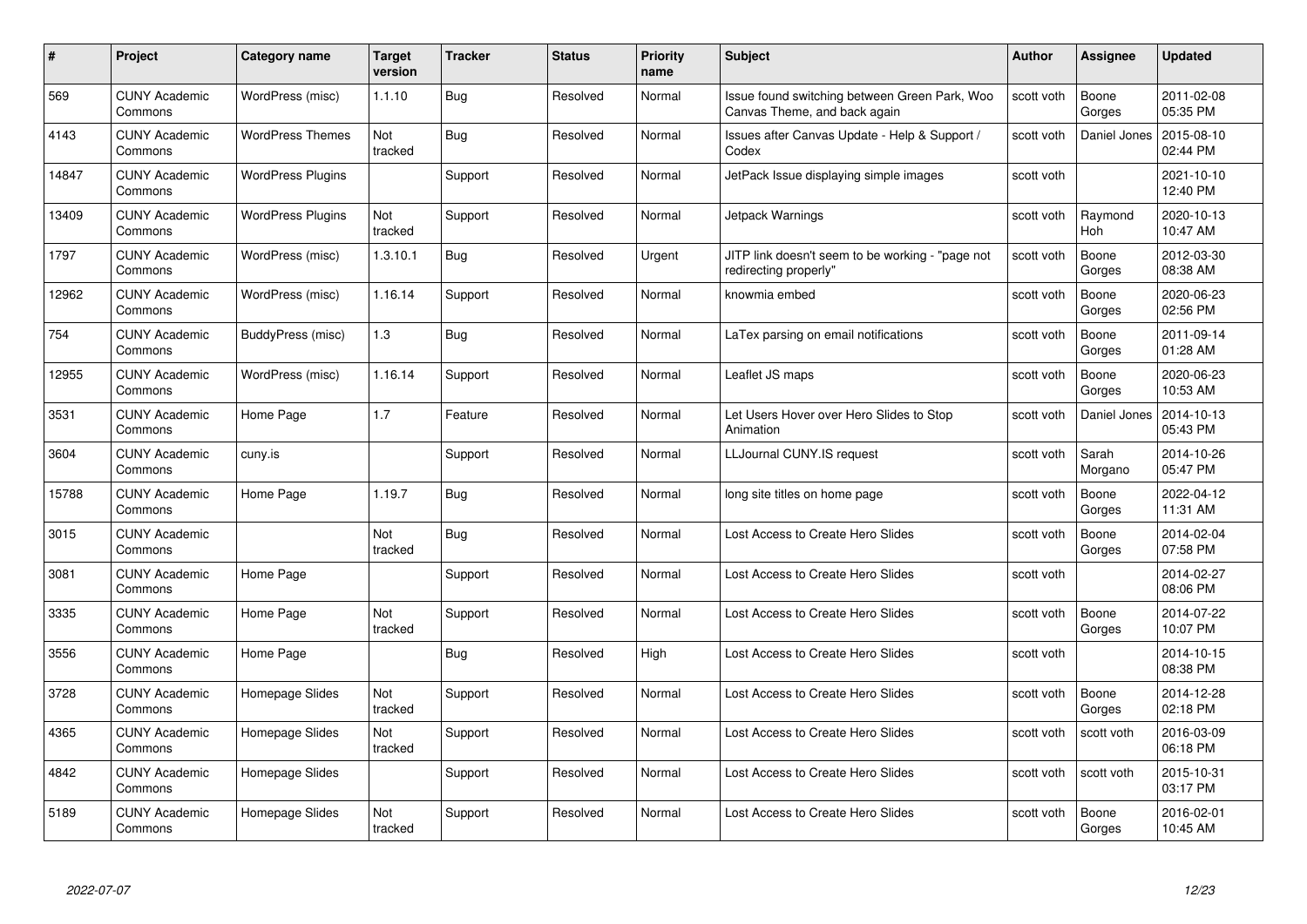| #     | Project                         | <b>Category name</b>              | Target<br>version | <b>Tracker</b> | <b>Status</b> | <b>Priority</b><br>name | <b>Subject</b>                                                                   | <b>Author</b> | <b>Assignee</b> | <b>Updated</b>         |
|-------|---------------------------------|-----------------------------------|-------------------|----------------|---------------|-------------------------|----------------------------------------------------------------------------------|---------------|-----------------|------------------------|
| 9837  | <b>CUNY Academic</b><br>Commons | Homepage Slides                   | Not<br>tracked    | Support        | Resolved      | Normal                  | Lost access to create hero slides                                                | scott voth    | scott voth      | 2018-05-25<br>10:57 AM |
| 1932  | <b>CUNY Academic</b><br>Commons | WordPress (misc)                  | Not<br>tracked    | <b>Bug</b>     | Resolved      | Normal                  | Lost access to Create Hero Slides                                                | scott voth    | Boone<br>Gorges | 2012-06-12<br>08:34 AM |
| 2392  | <b>CUNY Academic</b><br>Commons | WordPress (misc)                  | Not<br>tracked    | Bug            | Resolved      | Normal                  | Lost Access to Create Hero Slides                                                | scott voth    | Boone<br>Gorges | 2013-02-04<br>10:25 AM |
| 2511  | <b>CUNY Academic</b><br>Commons | WordPress (misc)                  |                   | Bug            | Resolved      | Normal                  | Lost Access to Create Hero Slides                                                | scott voth    | Boone<br>Gorges | 2013-03-11<br>10:24 AM |
| 3957  | <b>CUNY Academic</b><br>Commons | <b>WordPress</b><br>(Permissions) |                   | Support        | Resolved      | Normal                  | Lost Access to Create Hero Slides                                                | scott voth    | Boone<br>Gorges | 2015-03-30<br>08:57 PM |
| 5583  | <b>CUNY Academic</b><br>Commons |                                   | Not<br>tracked    | Support        | Resolved      | Normal                  | Lost access to create hero slides - please<br>reinstate                          | scott voth    | Boone<br>Gorges | 2016-05-23<br>12:11 AM |
| 5830  | <b>CUNY Academic</b><br>Commons | <b>WordPress</b><br>(Permissions) | Not<br>tracked    | Bug            | Resolved      | Normal                  | Lost access to create hero slides - please<br>reinstate                          | scott voth    | Boone<br>Gorges | 2016-07-25<br>10:01 AM |
| 2966  | <b>CUNY Academic</b><br>Commons | WordPress (misc)                  |                   | Support        | Resolved      | Normal                  | Lost Access to Create/Deactivate Hero Slides                                     | scott voth    | Boone<br>Gorges | 2014-01-20<br>05:06 PM |
| 2518  | <b>CUNY Academic</b><br>Commons | commonsinabox.org                 | Not<br>tracked    | Bug            | Resolved      | Normal                  | Lost Access to Upload image files on<br>CommonsinaBox.org                        | scott voth    | Boone<br>Gorges | 2013-03-20<br>01:57 PM |
| 12842 | <b>CUNY Academic</b><br>Commons | Homepage Slides                   | Not<br>tracked    | Support        | Resolved      | Normal                  | Lost Permissions to add Hero Slides                                              | scott voth    | scott voth      | 2020-05-21<br>01:11 PM |
| 6512  | <b>CUNY Academic</b><br>Commons | Homepage Slides                   | Not<br>tracked    | Support        | Resolved      | Normal                  | Lost permissions to Create Hero slides                                           | scott voth    | scott voth      | 2016-10-27<br>11:00 PM |
| 8589  | <b>CUNY Academic</b><br>Commons | Homepage Slides                   | Not<br>tracked    | Support        | Resolved      | Normal                  | lost privileges to create hero slide                                             | scott voth    | scott voth      | 2017-08-28<br>03:16 PM |
| 438   | <b>CUNY Academic</b><br>Commons | Wiki                              | Not<br>tracked    | <b>Bug</b>     | Resolved      | High                    | lost write privileges on wiki image folder                                       | scott voth    | Boone<br>Gorges | 2010-12-07<br>10:26 AM |
| 5295  | <b>CUNY Academic</b><br>Commons | Server                            | Not<br>tracked    | <b>Bug</b>     | Resolved      | Normal                  | Lousy Response Time and sporadic timeouts                                        | scott voth    |                 | 2016-03-15<br>10:03 AM |
| 11531 | <b>CUNY Academic</b><br>Commons | Events                            | Future<br>release | Feature        | New           | Normal                  | Main Events calendar should include non-public<br>events that user has access to | scott voth    | Boone<br>Gorges | 2019-06-11<br>10:00 AM |
| 11745 | <b>CUNY Academic</b><br>Commons | <b>WordPress Themes</b>           | Not<br>tracked    | Support        | Resolved      | Normal                  | Make ColorMag theme available for literary bronx<br>site                         | scott voth    |                 | 2019-08-14<br>03:36 PM |
| 6111  | <b>CUNY Academic</b><br>Commons | Registration                      |                   | Support        | Resolved      | Normal                  | Manually Activate Member Account - Sunjum<br>Hussain                             | scott voth    |                 | 2016-10-11<br>08:21 PM |
| 1746  | <b>CUNY Academic</b><br>Commons | WordPress (misc)                  | 1.3.10            | Feature        | Resolved      | Normal                  | Max Number of Items in a Tag Cloud                                               | scott voth    | Boone<br>Gorges | 2012-03-29<br>10:09 AM |
| 448   | CUNY Academic<br>Commons        | WordPress (misc)                  | 1.1.4             | <b>Bug</b>     | Resolved      | Normal                  | Media Element HTML5 Player Plugin                                                | scott voth    | Boone<br>Gorges | 2010-12-18<br>11:16 AM |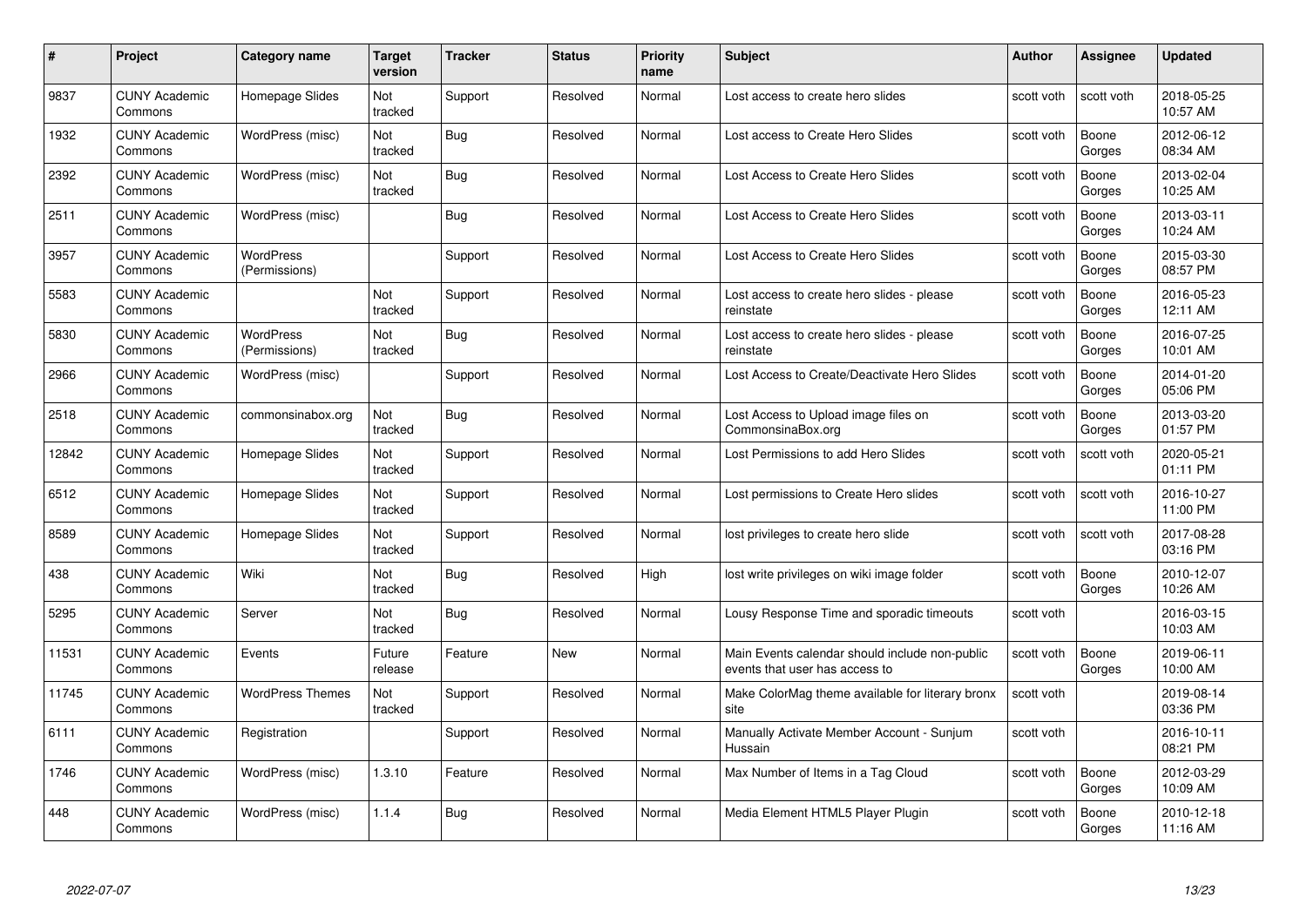| #     | Project                         | <b>Category name</b>     | Target<br>version | <b>Tracker</b> | <b>Status</b> | <b>Priority</b><br>name | <b>Subject</b>                                                                       | <b>Author</b> | <b>Assignee</b>  | <b>Updated</b>         |
|-------|---------------------------------|--------------------------|-------------------|----------------|---------------|-------------------------|--------------------------------------------------------------------------------------|---------------|------------------|------------------------|
| 2056  | <b>CUNY Academic</b><br>Commons | Wiki                     |                   | Bug            | Rejected      | Normal                  | MediaWiki - Embedding Video Functionality<br>Seems Broken                            | scott voth    | Boone<br>Gorges  | 2016-05-31<br>12:16 PM |
| 3935  | <b>CUNY Academic</b><br>Commons | WordPress (misc)         |                   | Bug            | Duplicate     | Normal                  | Member consistently gets blank page.php when<br>saving posts                         | scott voth    | Boone<br>Gorges  | 2015-03-21<br>12:00 PM |
| 8602  | <b>CUNY Academic</b><br>Commons | WordPress - Media        |                   | Support        | Duplicate     | Normal                  | Member not able to access Media tab on site                                          | scott voth    | Boone<br>Gorges  | 2017-08-29<br>11:54 AM |
| 13493 | <b>CUNY Academic</b><br>Commons | Public Portfolio         | 1.17.6            | Bug            | Resolved      | Normal                  | Member Profiles - Free Entry Widget Displays<br>URL encoded text                     | scott voth    | Boone<br>Gorges  | 2020-10-27<br>11:00 AM |
| 6181  | <b>CUNY Academic</b><br>Commons | Membership               |                   | Support        | Resolved      | Normal                  | Membership Request - Hunter Alum                                                     | scott voth    | <b>Matt Gold</b> | 2016-10-10<br>06:43 PM |
| 2633  | <b>CUNY Academic</b><br>Commons | commonsinabox.org        | Not<br>tracked    | Bug            | Resolved      | Normal                  | Mentions in CBOX.org                                                                 | scott voth    | Boone<br>Gorges  | 2014-05-01<br>08:12 PM |
| 9750  | <b>CUNY Academic</b><br>Commons | Analytics                | Not<br>tracked    | Support        | Resolved      | Normal                  | MESTC - arabstages.org - google analytics have<br>stopped working after last release | scott voth    | scott voth       | 2018-05-11<br>09:34 AM |
| 14250 | <b>CUNY Academic</b><br>Commons | Support                  | Not<br>tracked    | Support        | Resolved      | Normal                  | migrate new site to old url                                                          | scott voth    |                  | 2021-04-13<br>07:41 PM |
| 10171 | <b>CUNY Academic</b><br>Commons | WordPress (misc)         | Not<br>tracked    | Support        | Resolved      | Normal                  | <b>Migration Question</b>                                                            | scott voth    |                  | 2018-09-12<br>01:48 PM |
| 10839 | <b>CUNY Academic</b><br>Commons | About page               | Not<br>tracked    | Support        | New           | Normal                  | <b>Mission Statement Needs Revision</b>                                              | scott voth    | <b>Matt Gold</b> | 2018-12-26<br>10:58 AM |
| 1625  | CUNY Academic<br>Commons        | BuddyPress (misc)        | 1.10              | Feature        | Resolved      | Normal                  | Modify Default Avatar and Assignment Process                                         | scott voth    | Boone<br>Gorges  | 2016-02-19<br>12:09 AM |
| 4526  | <b>CUNY Academic</b><br>Commons | Homepage Slides          | 1.8.11            | <b>Bug</b>     | Resolved      | Normal                  | Mousing Over Hero Slide does not stop Animation                                      | scott voth    | Daniel Jones     | 2015-09-18<br>03:53 PM |
| 4535  | <b>CUNY Academic</b><br>Commons | My Commons               | Future<br>release | Bug            | New           | Low                     | My Commons filter issue                                                              | scott voth    | Raymond<br>Hoh   | 2015-09-01<br>11:17 AM |
| 15159 | <b>CUNY Academic</b><br>Commons | Home Page                | 1.19.1            | Bug            | Resolved      | Normal                  | My Sites - hyperlinks not working                                                    | scott voth    | Boone<br>Gorges  | 2022-01-06<br>01:38 PM |
| 14697 | <b>CUNY Academic</b><br>Commons | Support                  | 1.18.16           | Support        | Resolved      | Normal                  | Neatline map embed                                                                   | scott voth    | Boone<br>Gorges  | 2021-08-10<br>11:16 AM |
| 2009  | <b>CUNY Academic</b><br>Commons | WordPress (misc)         | 1.3.17            | Feature        | Resolved      | Urgent                  | New Child Theme for Woo Theme 'Simplicity'                                           | scott voth    | Boone<br>Gorges  | 2012-08-01<br>12:25 AM |
| 13021 | <b>CUNY Academic</b><br>Commons | <b>BuddyPress Docs</b>   |                   | Support        | Resolved      | Normal                  | new group library question                                                           | scott voth    | Boone<br>Gorges  | 2020-07-07<br>02:55 PM |
| 11495 | <b>CUNY Academic</b><br>Commons | Documentation            | Not<br>tracked    | Documentation  | Resolved      | Normal                  | New Member Intro Page                                                                | scott voth    | scott voth       | 2020-05-14<br>01:12 PM |
| 3600  | CUNY Academic<br>Commons        | <b>WordPress Plugins</b> | 1.7.2             | Support        | Resolved      | Normal                  | New Plugin Request - Meta-Slider                                                     | scott voth    | Boone<br>Gorges  | 2014-11-01<br>02:29 PM |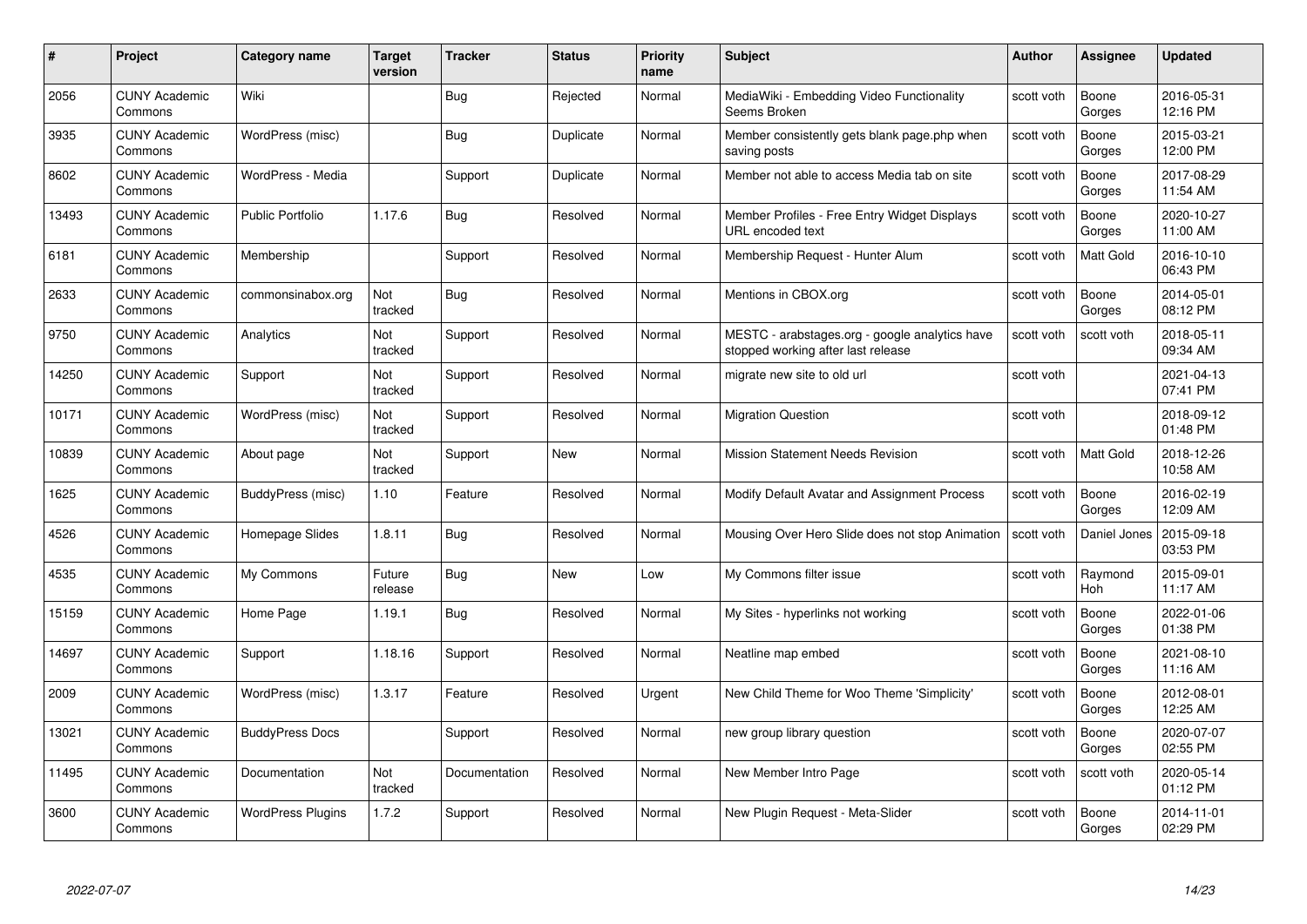| #     | Project                         | <b>Category name</b>      | Target<br>version     | <b>Tracker</b> | <b>Status</b> | <b>Priority</b><br>name | <b>Subject</b>                                                                     | <b>Author</b> | <b>Assignee</b>       | <b>Updated</b>         |
|-------|---------------------------------|---------------------------|-----------------------|----------------|---------------|-------------------------|------------------------------------------------------------------------------------|---------------|-----------------------|------------------------|
| 5829  | <b>CUNY Academic</b><br>Commons | Upgrades                  | Not<br>tracked        | Bug            | Resolved      | Normal                  | New Server - Creating a Group - Sometimes get<br>502 error                         | scott voth    |                       | 2016-08-01<br>11:58 PM |
| 5828  | <b>CUNY Academic</b><br>Commons | Upgrades                  | 1.9.22                | <b>Bug</b>     | Resolved      | High                    | New Server - File Uploads                                                          | scott voth    | Boone<br>Gorges       | 2016-08-02<br>12:00 AM |
| 3641  | <b>CUNY Academic</b><br>Commons | <b>WordPress Themes</b>   |                       | Support        | Rejected      | Normal                  | New Theme Request: Outspoken (a premium WP<br>Shower theme)                        | scott voth    | Matt Gold             | 2014-11-18<br>08:08 PM |
| 15810 | <b>CUNY Academic</b><br>Commons | Domain Mapping            | <b>Not</b><br>tracked | Bug            | Resolved      | High                    | News Literacy Matters site loading over and over<br>using Chrome                   | scott voth    | Raymond<br>Hoh        | 2022-04-05<br>10:09 AM |
| 10071 | <b>CUNY Academic</b><br>Commons | WordPress (misc)          | Not<br>tracked        | Bug            | Resolved      | Normal                  | News Site not displaying                                                           | scott voth    |                       | 2018-07-30<br>01:19 PM |
| 11530 | <b>CUNY Academic</b><br>Commons | Home Page                 | <b>Not</b><br>tracked | <b>Bug</b>     | Resolved      | Normal                  | News Tab on homepage                                                               | scott voth    |                       | 2019-06-10<br>02:04 PM |
| 1257  | <b>CUNY Academic</b><br>Commons | BuddyPress (misc)         | 1.4                   | Bug            | Resolved      | Low                     | Next Page Navigation missing at bottom of page<br>when looking at Group Members    | scott voth    | Dominic<br>Giglio     | 2012-03-12<br>02:55 PM |
| 10170 | <b>CUNY Academic</b><br>Commons | Non-CUNY sign up<br>codes | Not<br>tracked        | Support        | Resolved      | Normal                  | Non CUNY Membership request                                                        | scott voth    | <b>Matt Gold</b>      | 2018-08-17<br>02:28 PM |
| 15160 | <b>CUNY Academic</b><br>Commons | Teaching                  | 1.19.1                | Support        | Resolved      | Normal                  | <b>OER Checkbox question</b>                                                       | scott voth    | Boone<br>Gorges       | 2022-01-11<br>04:41 PM |
| 7289  | <b>CUNY Academic</b><br>Commons | <b>WordPress Plugins</b>  | Future<br>release     | Support        | Abandoned     | Normal                  | OHMS - Metadata Synchronizer - Cynthia Tobar<br>Oral Histories                     | scott voth    | Boone<br>Gorges       | 2018-07-22<br>01:22 PM |
| 460   | CUNY Academic<br>Commons        | Wiki                      | Not<br>tracked        | Bug            | Resolved      | Normal                  | Older Images not showing up on Wiki after release Scott voth<br>1.1.1              |               | Boone<br>Gorges       | 2010-12-21<br>04:46 PM |
| 4978  | <b>CUNY Academic</b><br>Commons | <b>Directories</b>        | 1.9.4                 | Feature        | Resolved      | High                    | On Profile Provide a Way to Enter or Change<br><b>Campus Affiliation</b>           | scott voth    | Boone<br>Gorges       | 2016-01-11<br>10:41 PM |
| 10354 | <b>CUNY Academic</b><br>Commons | <b>Public Portfolio</b>   | Future<br>release     | Feature        | New           | Normal                  | Opt out of Having a Profile Page                                                   | scott voth    | <b>Chris Stein</b>    | 2020-05-12<br>10:43 AM |
| 14694 | <b>CUNY Academic</b><br>Commons | Groups (misc)             | 1.18.16               | <b>Bug</b>     | Resolved      | Normal                  | Order by: Newly Created, Alphabetical, etc. Not<br>Working on Groups and Sites tab | scott voth    |                       | 2021-08-10<br>11:16 AM |
| 15152 | <b>CUNY Academic</b><br>Commons | <b>Commons Profile</b>    | 1.19.1                | Bug            | Resolved      | Normal                  | padding missing on Commons Profile                                                 | scott voth    | Boone<br>Gorges       | 2022-01-11<br>04:41 PM |
| 11037 | <b>CUNY Academic</b><br>Commons | <b>WordPress Plugins</b>  | 1.14.6                | Feature        | Resolved      | Normal                  | Padlet embeds                                                                      | scott voth    | Raymond<br><b>Hoh</b> | 2019-02-12<br>11:28 AM |
| 10000 | <b>CUNY Academic</b><br>Commons | Performance               | Not<br>tracked        | <b>Bug</b>     | Resolved      | Normal                  | Pages display correctly but cannot edit them                                       | scott voth    | Boone<br>Gorges       | 2018-07-13<br>12:31 PM |
| 12953 | <b>CUNY Academic</b><br>Commons | <b>WordPress Themes</b>   | Not<br>tracked        | Bug            | Resolved      | Normal                  | Pagination Issue on Customizr theme                                                | scott voth    |                       | 2020-07-14<br>11:53 AM |
| 7722  | <b>CUNY Academic</b><br>Commons | User Experience           | Not<br>tracked        | Design/UX      | Abandoned     | Normal                  | Password Reset Issues                                                              | scott voth    | scott voth            | 2017-12-04<br>10:16 AM |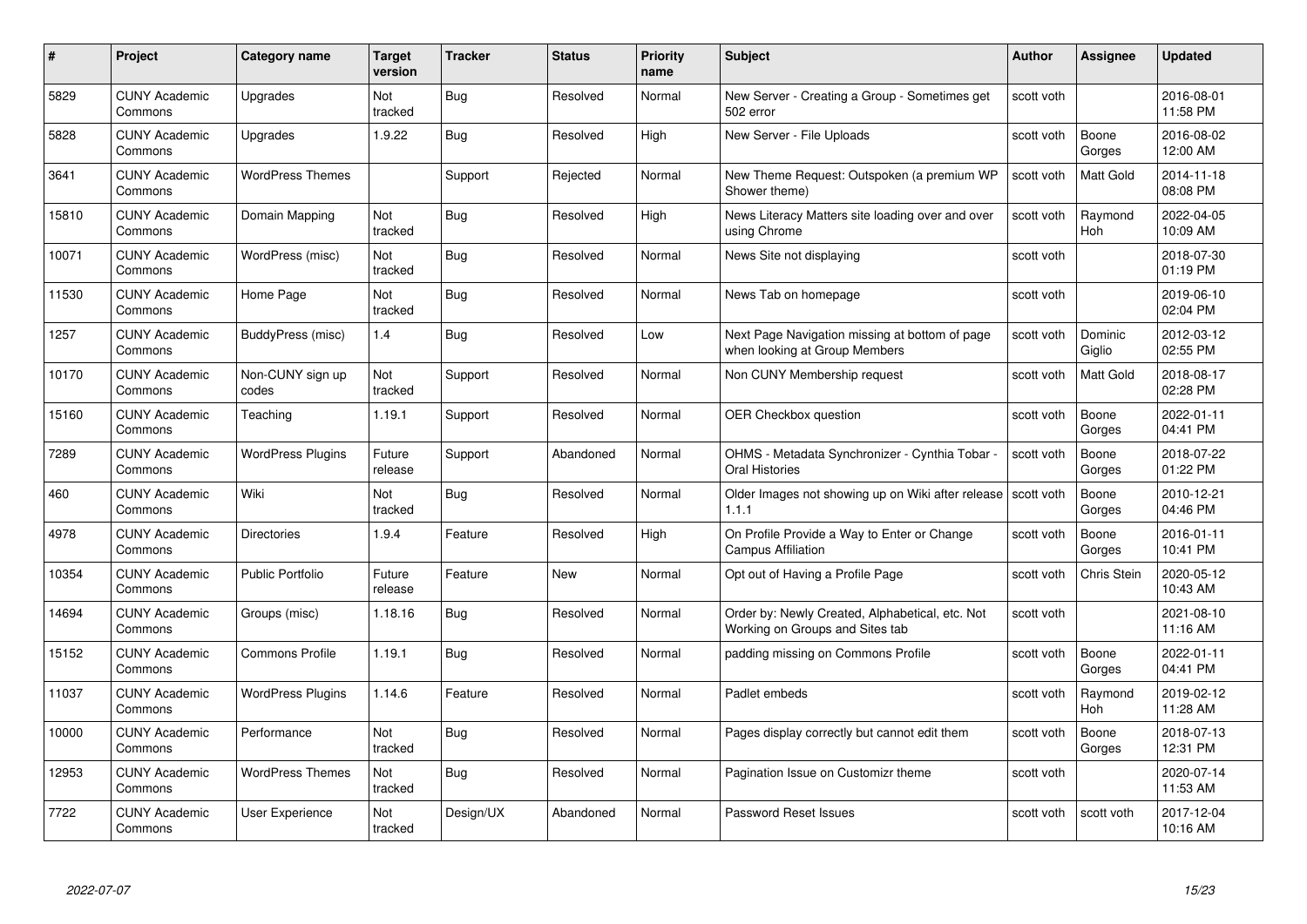| #     | Project                         | <b>Category name</b>     | Target<br>version | <b>Tracker</b> | <b>Status</b>        | <b>Priority</b><br>name | <b>Subject</b>                                                    | <b>Author</b> | <b>Assignee</b>   | <b>Updated</b>         |
|-------|---------------------------------|--------------------------|-------------------|----------------|----------------------|-------------------------|-------------------------------------------------------------------|---------------|-------------------|------------------------|
| 529   | <b>CUNY Academic</b><br>Commons | BuddyPress (misc)        | 1.2               | Feature        | Rejected             | Normal                  | Paste Plain Text icon not working in BP "wiki"<br>plugin          | scott voth    | Boone<br>Gorges   | 2011-02-18<br>01:25 PM |
| 15204 | <b>CUNY Academic</b><br>Commons | WordPress (misc)         |                   | Support        | Resolved             | Normal                  | PDF export replaces Polish letter "ł" with "?"                    | scott voth    |                   | 2022-01-19<br>04:35 PM |
| 12154 | <b>CUNY Academic</b><br>Commons | Events                   | 1.16.4            | Bug            | Rejected             | Normal                  | personal events calendar                                          | scott voth    | Raymond<br>Hoh    | 2020-01-14<br>12:57 PM |
| 403   | <b>CUNY Academic</b><br>Commons | BuddyPress (misc)        | Future<br>release | Feature        | Duplicate            | Normal                  | Personalization of the Profile Page                               | scott voth    | Boone<br>Gorges   | 2010-11-22<br>11:32 AM |
| 15302 | <b>CUNY Academic</b><br>Commons | <b>WordPress Plugins</b> | 1.19.4            | Feature        | Resolved             | High                    | <b>Plugin For Qwriting - Team Members</b>                         | scott voth    | Boone<br>Gorges   | 2022-02-14<br>01:08 PM |
| 7883  | <b>CUNY Academic</b><br>Commons | <b>WordPress Plugins</b> |                   | Feature        | Rejected             | Normal                  | plugin request                                                    | scott voth    | Boone<br>Gorges   | 2017-04-01<br>11:10 AM |
| 8706  | <b>CUNY Academic</b><br>Commons | <b>WordPress Plugins</b> | 1.11.13           | Support        | Resolved             | Normal                  | Plugin Request - Accordion Slider lite                            | scott voth    |                   | 2017-09-22<br>10:01 AM |
| 10104 | <b>CUNY Academic</b><br>Commons | <b>WordPress Plugins</b> | 1.13.8            | Support        | Resolved             | Normal                  | Plugin request - Advanced Custom Fields PRO                       | scott voth    | <b>Fred Meyer</b> | 2018-08-29<br>05:39 PM |
| 3940  | <b>CUNY Academic</b><br>Commons | <b>WordPress Plugins</b> | 1.7.16            | Support        | Resolved             | Normal                  | Plugin Request - Amazon Link                                      | scott voth    | Boone<br>Gorges   | 2015-03-21<br>08:45 PM |
| 10106 | <b>CUNY Academic</b><br>Commons | <b>WordPress Plugins</b> | 1.13.7            | Support        | Resolved             | Normal                  | Plugin reguest - Better Font Awesome                              | scott voth    |                   | 2018-08-06<br>01:38 PM |
| 11788 | CUNY Academic<br>Commons        | <b>WordPress Plugins</b> | Future<br>release | Support        | Reporter<br>Feedback | Normal                  | Plugin Request - Browse Aloud                                     | scott voth    |                   | 2019-09-24<br>08:42 AM |
| 10086 | <b>CUNY Academic</b><br>Commons | <b>WordPress Plugins</b> | 1.13.7            | Support        | Resolved             | Normal                  | plugin request - Custom Facebook Feed                             | scott voth    |                   | 2018-08-06<br>01:29 PM |
| 10112 | <b>CUNY Academic</b><br>Commons | <b>WordPress Plugins</b> | 1.13.7            | Support        | Resolved             | Normal                  | plugin request - Elementor                                        | scott voth    |                   | 2018-08-06<br>01:45 PM |
| 10111 | <b>CUNY Academic</b><br>Commons | <b>WordPress Plugins</b> | 1.13.7            | Support        | Resolved             | Normal                  | Plugin request - Glossary                                         | scott voth    |                   | 2018-08-06<br>01:44 PM |
| 10749 | <b>CUNY Academic</b><br>Commons | <b>WordPress Plugins</b> |                   | Support        | Duplicate            | Normal                  | Plugin Request - H5P                                              | scott voth    |                   | 2018-11-26<br>03:22 PM |
| 10529 | <b>CUNY Academic</b><br>Commons | <b>WordPress Plugins</b> | 1.13.12           | Support        | Resolved             | Normal                  | Plugin Request -<br>https://wordpress.org/plugins/sign-up-sheets/ | scott voth    |                   | 2018-10-23<br>11:36 AM |
| 12149 | <b>CUNY Academic</b><br>Commons | <b>WordPress Plugins</b> | 1.16.1            | Feature        | Resolved             | Normal                  | plugin request - Kadence-bloks                                    | scott voth    |                   | 2019-12-10<br>11:14 AM |
| 5885  | <b>CUNY Academic</b><br>Commons | <b>WordPress Plugins</b> | 1.9.24            | Support        | Resolved             | Normal                  | Plugin Request - Knight Lab Timeline                              | scott voth    | Boone<br>Gorges   | 2016-08-11<br>10:56 PM |
| 1718  | CUNY Academic<br>Commons        | WordPress (misc)         | 1.4               | Feature        | Resolved             | Normal                  | Plugin Request - Live Journal Importer                            | scott voth    | Boone<br>Gorges   | 2012-03-19<br>10:48 PM |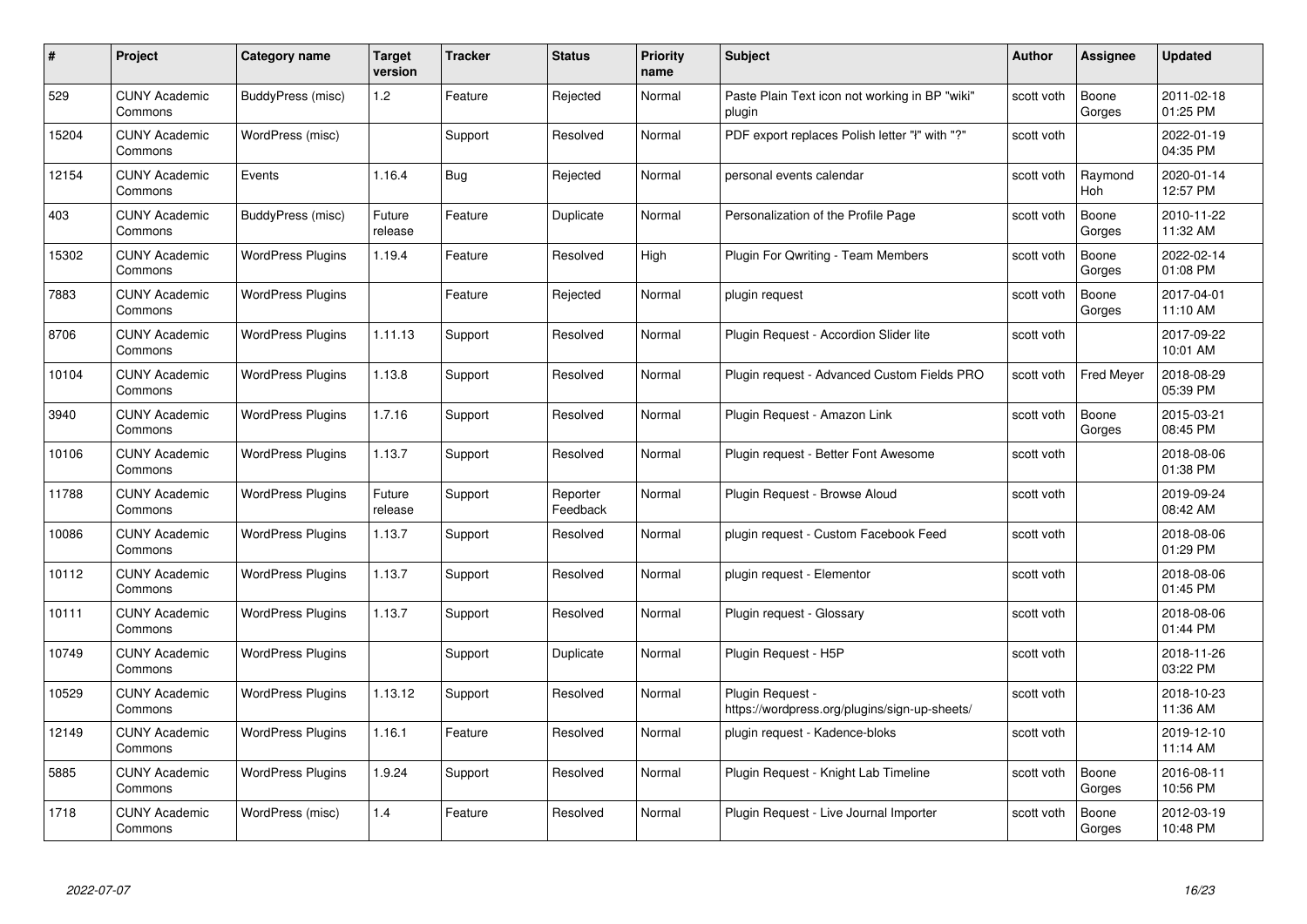| #     | Project                         | Category name            | Target<br>version | <b>Tracker</b> | <b>Status</b> | <b>Priority</b><br>name | <b>Subject</b>                                                             | <b>Author</b> | <b>Assignee</b>   | <b>Updated</b>         |
|-------|---------------------------------|--------------------------|-------------------|----------------|---------------|-------------------------|----------------------------------------------------------------------------|---------------|-------------------|------------------------|
| 10173 | <b>CUNY Academic</b><br>Commons | <b>WordPress Plugins</b> | 1.13.8            | Support        | Resolved      | Normal                  | Plugin Request - MapMaker Enhanced Google<br>Maps                          | scott voth    |                   | 2018-08-23<br>08:07 AM |
| 9685  | <b>CUNY Academic</b><br>Commons | <b>WordPress Plugins</b> | 1.13.1            | Support        | Resolved      | Normal                  | Plugin Request - Popup-Maker                                               | scott voth    |                   | 2018-05-08<br>10:52 AM |
| 9221  | <b>CUNY Academic</b><br>Commons | <b>WordPress Plugins</b> | 1.16.6            | Support        | Resolved      | Normal                  | Plugin Request - Quiz and Survey Master                                    | scott voth    |                   | 2020-02-25<br>10:55 AM |
| 5653  | <b>CUNY Academic</b><br>Commons | <b>WordPress Plugins</b> | 1.9.19            | Feature        | Resolved      | Normal                  | Plugin Request - Simple Custom Post Order -<br>Cynthia Tobar               | scott voth    | Boone<br>Gorges   | 2016-06-21<br>10:19 PM |
| 9217  | <b>CUNY Academic</b><br>Commons | <b>WordPress Plugins</b> | 1.12.9            | Support        | Resolved      | Normal                  | Plugin Request - Text to Speech Widget                                     | scott voth    |                   | 2018-02-27<br>11:05 AM |
| 5493  | <b>CUNY Academic</b><br>Commons | <b>WordPress Plugins</b> |                   | <b>Bug</b>     | Rejected      | Normal                  | Plugin Request - WP Data Tables                                            | scott voth    | Boone<br>Gorges   | 2016-04-27<br>02:55 PM |
| 10107 | <b>CUNY Academic</b><br>Commons | <b>WordPress Plugins</b> | 1.13.8            | Support        | Resolved      | Normal                  | Plugin request - WP Featherlight                                           | scott voth    | <b>Fred Meyer</b> | 2018-08-29<br>05:39 PM |
| 8149  | <b>CUNY Academic</b><br>Commons | <b>WordPress Plugins</b> | 1.11              | Support        | Resolved      | Normal                  | Plugin Request - YouTube                                                   | scott voth    | Boone<br>Gorges   | 2017-05-15<br>09:54 AM |
| 15303 | <b>CUNY Academic</b><br>Commons | <b>WordPress Plugins</b> | 1.19.4            | Feature        | Resolved      | Normal                  | Plugin Request for QWriting Migration - SiteOrigin<br><b>Widget Bundle</b> | scott voth    | Boone<br>Gorges   | 2022-02-22<br>11:01 AM |
| 3576  | <b>CUNY Academic</b><br>Commons | <b>WordPress Plugins</b> | 1.7.1             | Support        | Resolved      | Normal                  | Plugin Request: Better Search                                              | scott voth    | Boone<br>Gorges   | 2014-10-21<br>11:26 AM |
| 1716  | <b>CUNY Academic</b><br>Commons | WordPress (misc)         | 1.3.9             | Feature        | Resolved      | Normal                  | Plugin Request: Blogger Importer                                           | scott voth    | Boone<br>Gorges   | 2012-03-12<br>11:56 AM |
| 10105 | <b>CUNY Academic</b><br>Commons | <b>WordPress Plugins</b> | 1.13.7            | Support        | Resolved      | Normal                  | Plugin request: Custom Post Type Widget                                    | scott voth    |                   | 2018-08-06<br>01:35 PM |
| 3358  | <b>CUNY Academic</b><br>Commons | <b>WordPress Plugins</b> | 1.6.11            | Support        | Resolved      | Normal                  | Plugin Request: GeoMashUp                                                  | scott voth    | Boone<br>Gorges   | 2014-08-01<br>08:40 AM |
| 1444  | <b>CUNY Academic</b><br>Commons | WordPress (misc)         | Future<br>release | Feature        | Resolved      | Normal                  | Plugin Request: Google Analytics For WordPress                             | scott voth    | Dominic<br>Giglio | 2012-07-14<br>09:28 AM |
| 5548  | <b>CUNY Academic</b><br>Commons | <b>WordPress Plugins</b> | 1.9.15            | Feature        | Resolved      | Normal                  | Plugin Request: Inventory Manager - Michael<br>Madden                      | scott voth    |                   | 2016-05-11<br>11:27 PM |
| 1427  | <b>CUNY Academic</b><br>Commons | WordPress (misc)         | 1.3.5             | Feature        | Resolved      | Normal                  | Plugin Request: jQuery Vertical Accordion Menu                             | scott voth    | Boone<br>Gorges   | 2012-01-16<br>08:17 PM |
| 1719  | <b>CUNY Academic</b><br>Commons | WordPress (misc)         | 1.3.9             | Feature        | Resolved      | Normal                  | Plugin Request: RSS Importer                                               | scott voth    | Boone<br>Gorges   | 2012-03-12<br>11:59 AM |
| 4603  | <b>CUNY Academic</b><br>Commons | <b>WordPress Plugins</b> |                   | Support        | Resolved      | Normal                  | Plugin Request: Search and Filter                                          | scott voth    | Boone<br>Gorges   | 2015-09-21<br>11:31 AM |
| 7870  | CUNY Academic<br>Commons        | <b>WordPress Plugins</b> | 1.10.15           | Feature        | Resolved      | Normal                  | Plugin request: Smush It                                                   | scott voth    | Boone<br>Gorges   | 2017-03-31<br>10:28 AM |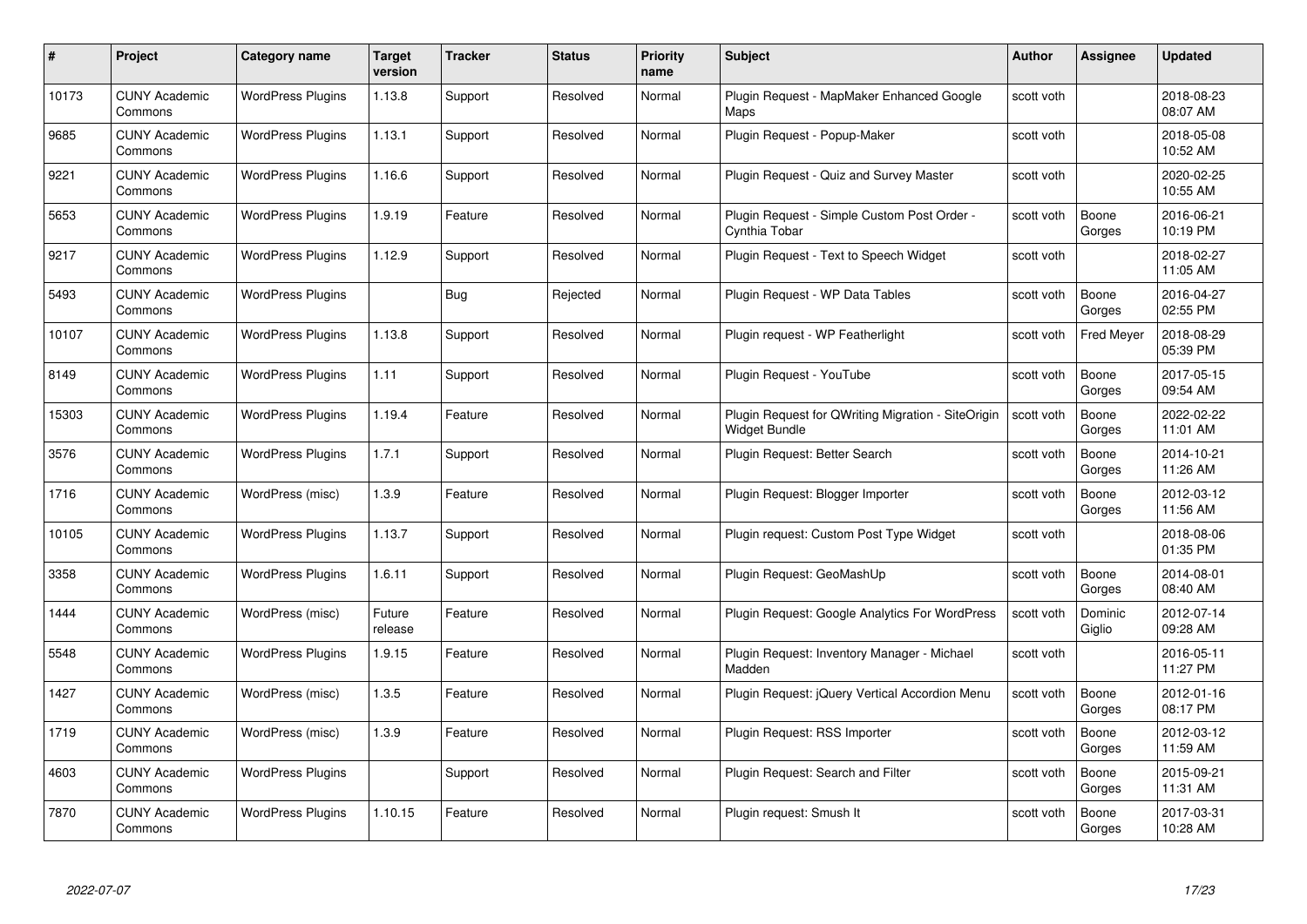| #     | Project                         | <b>Category name</b>     | Target<br>version | <b>Tracker</b> | <b>Status</b> | <b>Priority</b><br>name | <b>Subject</b>                                                                 | <b>Author</b> | <b>Assignee</b> | <b>Updated</b>         |
|-------|---------------------------------|--------------------------|-------------------|----------------|---------------|-------------------------|--------------------------------------------------------------------------------|---------------|-----------------|------------------------|
| 3200  | <b>CUNY Academic</b><br>Commons | <b>WordPress Plugins</b> | 1.6.4             | Bug            | Resolved      | Normal                  | Plugin Request: Social Stickers                                                | scott voth    | Boone<br>Gorges | 2014-05-21<br>09:53 PM |
| 1355  | <b>CUNY Academic</b><br>Commons | WordPress (misc)         | 1.3               | Feature        | Resolved      | Normal                  | Plugin request: Tagline Rotator                                                | scott voth    | Boone<br>Gorges | 2011-12-08<br>07:04 PM |
| 1720  | <b>CUNY Academic</b><br>Commons | WordPress (misc)         | 1.3.9             | Feature        | Resolved      | Normal                  | Plugin Request: Tumblr Importer                                                | scott voth    | Boone<br>Gorges | 2012-03-12<br>11:57 AM |
| 12252 | <b>CUNY Academic</b><br>Commons | <b>WordPress Plugins</b> | 1.16.3            | Support        | Resolved      | Normal                  | Pluginiln Request - Atomic Blocks                                              | scott voth    | Boone<br>Gorges | 2020-01-14<br>10:44 AM |
| 9878  | <b>CUNY Academic</b><br>Commons | <b>WordPress Plugins</b> | 1.13.3            | Support        | Resolved      | Normal                  | Popup Maker plugin problems                                                    | scott voth    | Raymond<br>Hoh  | 2018-06-06<br>10:44 AM |
| 16168 | <b>CUNY Academic</b><br>Commons | <b>WordPress Plugins</b> | 2.0.1             | Support        | Resolved      | Normal                  | problem with short docs site                                                   | scott voth    | Raymond<br>Hoh  | 2022-05-26<br>05:33 PM |
| 13604 | <b>CUNY Academic</b><br>Commons | <b>Public Portfolio</b>  | 2.0.0             | Support        | Resolved      | Normal                  | Public Profile on Mobile Format                                                | scott voth    | Boone<br>Gorges | 2022-05-26<br>11:36 AM |
| 7954  | <b>CUNY Academic</b><br>Commons | WordPress (misc)         | Not<br>tracked    | Support        | Resolved      | Normal                  | Public site not showing up in "Sites"                                          | scott voth    | Boone<br>Gorges | 2017-11-15<br>11:01 AM |
| 3087  | <b>CUNY Academic</b><br>Commons |                          | Not<br>tracked    | Support        | Resolved      | Normal                  | Purchase Snag It Software for Community<br><b>Facilitators</b>                 | scott voth    | Matt Gold       | 2016-01-26<br>05:13 PM |
| 16167 | <b>CUNY Academic</b><br>Commons | Domain Mapping           |                   | Bug            | Resolved      | Normal                  | qcurban.org/loading issue                                                      | scott voth    | Boone<br>Gorges | 2022-05-26<br>03:29 PM |
| 3621  | <b>CUNY Academic</b><br>Commons | Domain Mapping           | Not<br>tracked    | Support        | Resolved      | Normal                  | Question - Google Analytics, Mapped Domains,<br>and WP-Google-Analytics plugin | scott voth    |                 | 2015-04-01<br>09:16 PM |
| 2947  | <b>CUNY Academic</b><br>Commons |                          | Not<br>tracked    | Support        | Resolved      | Normal                  | Question on "Tools>>Domain Mapping"                                            | scott voth    |                 | 2013-12-21<br>07:14 PM |
| 1936  | <b>CUNY Academic</b><br>Commons | Redmine                  | Not<br>tracked    | Bug            | Resolved      | Normal                  | Redmine email notifications                                                    | scott voth    |                 | 2012-06-15<br>11:59 AM |
| 14521 | <b>CUNY Academic</b><br>Commons | <b>WordPress Plugins</b> | 1.18.12           | Bug            | Resolved      | Normal                  | Registration step for "ShareThis Social Share<br>Buttons" plugin not working   | scott voth    | Boone<br>Gorges | 2021-06-08<br>11:50 AM |
| 10345 | CUNY Academic<br>Commons        | <b>WordPress Plugins</b> | 1.13.10           | Support        | Resolved      | Normal                  | Remove "Sociable" Plugin                                                       | scott voth    |                 | 2018-09-25<br>10:54 AM |
| 16316 | <b>CUNY Academic</b><br>Commons | Domain Mapping           | Not<br>tracked    | Support        | Resolved      | Normal                  | remove domain mapping for qcurban.org                                          | scott voth    | Raymond<br>Hoh  | 2022-06-29<br>03:39 PM |
| 13407 | <b>CUNY Academic</b><br>Commons | Domain Mapping           | Not<br>tracked    | Support        | Resolved      | Normal                  | Remove domain mapping for sexgenlab.org                                        | scott voth    |                 | 2020-09-30<br>11:35 AM |
| 10348 | <b>CUNY Academic</b><br>Commons | <b>WordPress Plugins</b> | 1.13.10           | Support        | Resolved      | Normal                  | <b>Remove Outdated Plugins</b>                                                 | scott voth    |                 | 2018-09-25<br>11:00 AM |
| 11496 | <b>CUNY Academic</b><br>Commons | <b>Public Portfolio</b>  | 1.15.2            | Support        | <b>New</b>    | Normal                  | Replace Twitter Icon on Member Portfolio page                                  | scott voth    | Boone<br>Gorges | 2019-06-06<br>01:03 PM |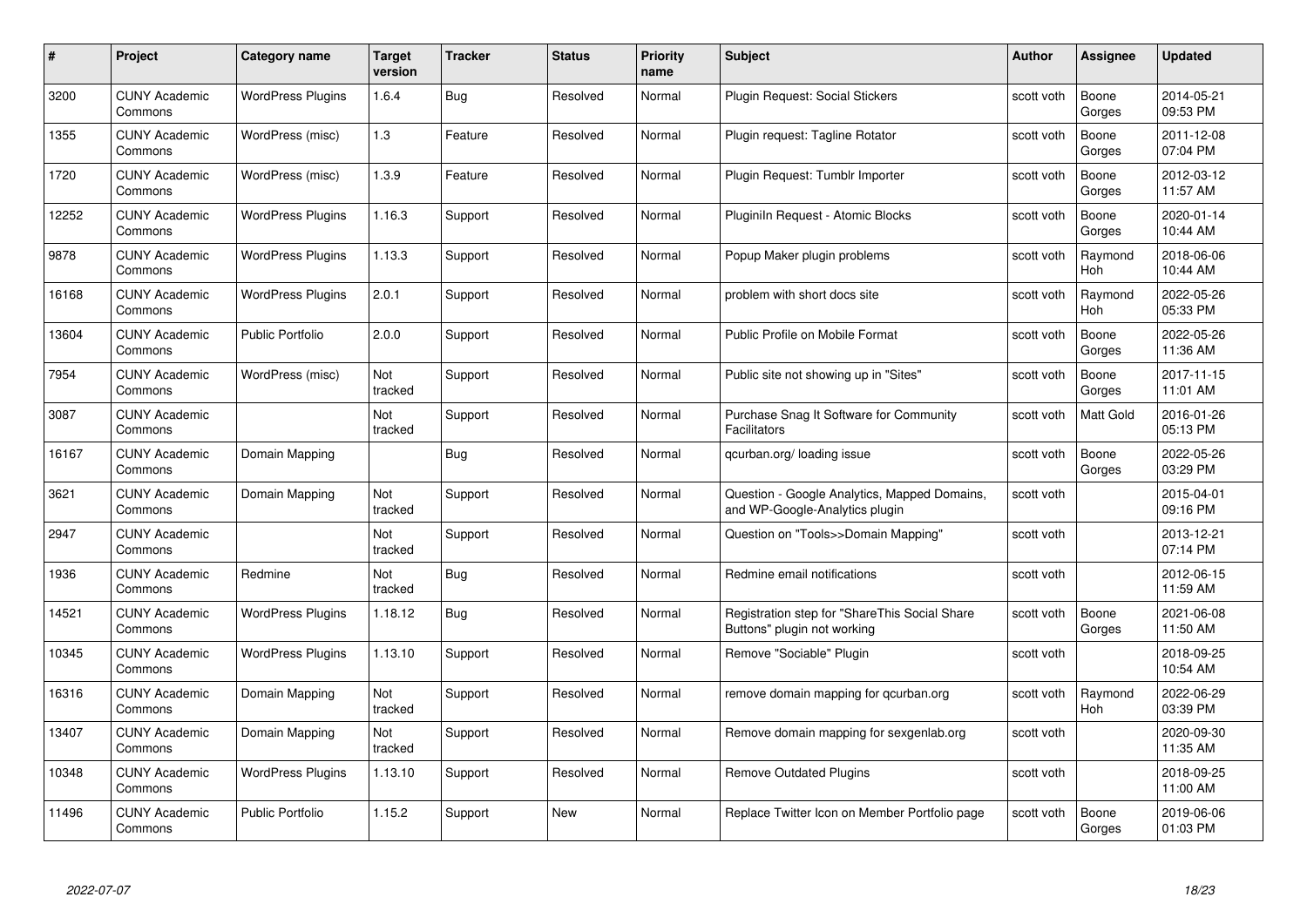| #     | Project                         | <b>Category name</b>              | Target<br>version | <b>Tracker</b> | <b>Status</b>        | <b>Priority</b><br>name | <b>Subject</b>                                                              | <b>Author</b> | <b>Assignee</b>   | <b>Updated</b>         |
|-------|---------------------------------|-----------------------------------|-------------------|----------------|----------------------|-------------------------|-----------------------------------------------------------------------------|---------------|-------------------|------------------------|
| 2190  | <b>CUNY Academic</b><br>Commons | WordPress (misc)                  | Not<br>tracked    | Support        | Resolved             | Normal                  | reset "dlbaker.commons.gc.cuny.edu"                                         | scott voth    | Dominic<br>Giglio | 2012-11-14<br>03:59 PM |
| 4685  | <b>CUNY Academic</b><br>Commons | Server                            | Not<br>tracked    | <b>Bug</b>     | Resolved             | Immediate               | Response Time Poor - Unable to connect to<br>database                       | scott voth    |                   | 2015-09-28<br>09:16 PM |
| 5089  | <b>CUNY Academic</b><br>Commons | Server                            | 1.9.4             | Support        | Resolved             | Urgent                  | response time sluggish                                                      | scott voth    | Boone<br>Gorges   | 2016-01-11<br>10:16 PM |
| 4795  | <b>CUNY Academic</b><br>Commons | Domain Mapping                    | Not<br>tracked    | Support        | Resolved             | Normal                  | Revert Domain Mapping for<br>http://bkpublicscholars.org/                   | scott voth    | Boone<br>Gorges   | 2015-11-01<br>05:33 PM |
| 3198  | <b>CUNY Academic</b><br>Commons | <b>WordPress Plugins</b>          |                   | Support        | Rejected             | Normal                  | Revolution Slider plugin gets error when creating<br>"lavers'               | scott voth    | Boone<br>Gorges   | 2014-05-21<br>09:57 PM |
| 16245 | <b>CUNY Academic</b><br>Commons | WordPress (misc)                  |                   | Bug            | Reporter<br>Feedback | Normal                  | Save Button missing on WordPress Profile page                               | scott voth    | Raymond<br>Hoh    | 2022-06-16<br>03:09 PM |
| 12247 | <b>CUNY Academic</b><br>Commons | Publicity                         | Not<br>tracked    | Support        | New                  | Normal                  | Screenshot of First Commons Homepage                                        | scott voth    | scott voth        | 2020-01-14<br>12:08 PM |
| 518   | <b>CUNY Academic</b><br>Commons | BuddyPress (misc)                 | 1.2               | Feature        | Resolved             | Normal                  | Search box for new BP "wiki-like" plugin                                    | scott voth    | Boone<br>Gorges   | 2011-02-23<br>08:41 AM |
| 2490  | <b>CUNY Academic</b><br>Commons | commonsinabox.org                 |                   | Feature        | Duplicate            | Normal                  | Search Functionality on CommonsinaBox.org                                   | scott voth    |                   | 2013-02-27<br>09:37 PM |
| 10792 | <b>CUNY Academic</b><br>Commons | <b>WordPress Plugins</b>          | 1.14.2            | Support        | Resolved             | Normal                  | sexgenlabs site - Elementor + Glossary + creative<br>commons license widget | scott voth    | Raymond<br>Hoh    | 2018-12-11<br>11:14 AM |
| 1717  | CUNY Academic<br>Commons        | WordPress (misc)                  | 1.3.9             | Bug            | Resolved             | Normal                  | SimplePie For WP not working - need a writable<br>Cache Folder              | scott voth    | Boone<br>Gorges   | 2012-03-12<br>12:17 PM |
| 8683  | <b>CUNY Academic</b><br>Commons | WordPress (misc)                  | 1.11.12           | Support        | Resolved             | Normal                  | site banner getting overlaid by black WordPress<br>nav bar                  | scott voth    |                   | 2017-09-11<br>09:32 PM |
| 13312 | <b>CUNY Academic</b><br>Commons | <b>WordPress</b><br>(Permissions) | 1.18.8            | Support        | Resolved             | Normal                  | Site Header Issue Using Teaching Template                                   | scott voth    | Jeremy Felt       | 2021-04-13<br>11:21 AM |
| 15767 | <b>CUNY Academic</b><br>Commons | WordPress (misc)                  |                   | Support        | New                  | Normal                  | Site loading slowly                                                         | scott voth    | Boone<br>Gorges   | 2022-04-04<br>08:56 PM |
| 10679 | <b>CUNY Academic</b><br>Commons | Server                            |                   | Bug            | Rejected             | Normal                  | Site response time                                                          | scott voth    |                   | 2018-11-08<br>05:43 PM |
| 4766  | <b>CUNY Academic</b><br>Commons | Server                            |                   | Bug            | Resolved             | High                    | Sites Not Responding - Commons and CBOX                                     | scott voth    |                   | 2015-10-13<br>01:05 PM |
| 14548 | <b>CUNY Academic</b><br>Commons | <b>WordPress Plugins</b>          | 1.18.13           | Support        | Resolved             | Normal                  | Slider Revolution plugin update                                             | scott voth    | Boone<br>Gorges   | 2021-06-22<br>11:14 AM |
| 15620 | <b>CUNY Academic</b><br>Commons | <b>WordPress Plugins</b>          | 1.19.6            | Support        | Resolved             | Normal                  | slider revolution plugin update                                             | scott voth    | Boone<br>Gorges   | 2022-03-22<br>11:30 AM |
| 13194 | CUNY Academic<br>Commons        | <b>WordPress Plugins</b>          | 1.17.2            | Feature        | Resolved             | Normal                  | Slider Revolution update                                                    | scott voth    | Boone<br>Gorges   | 2020-08-25<br>10:40 AM |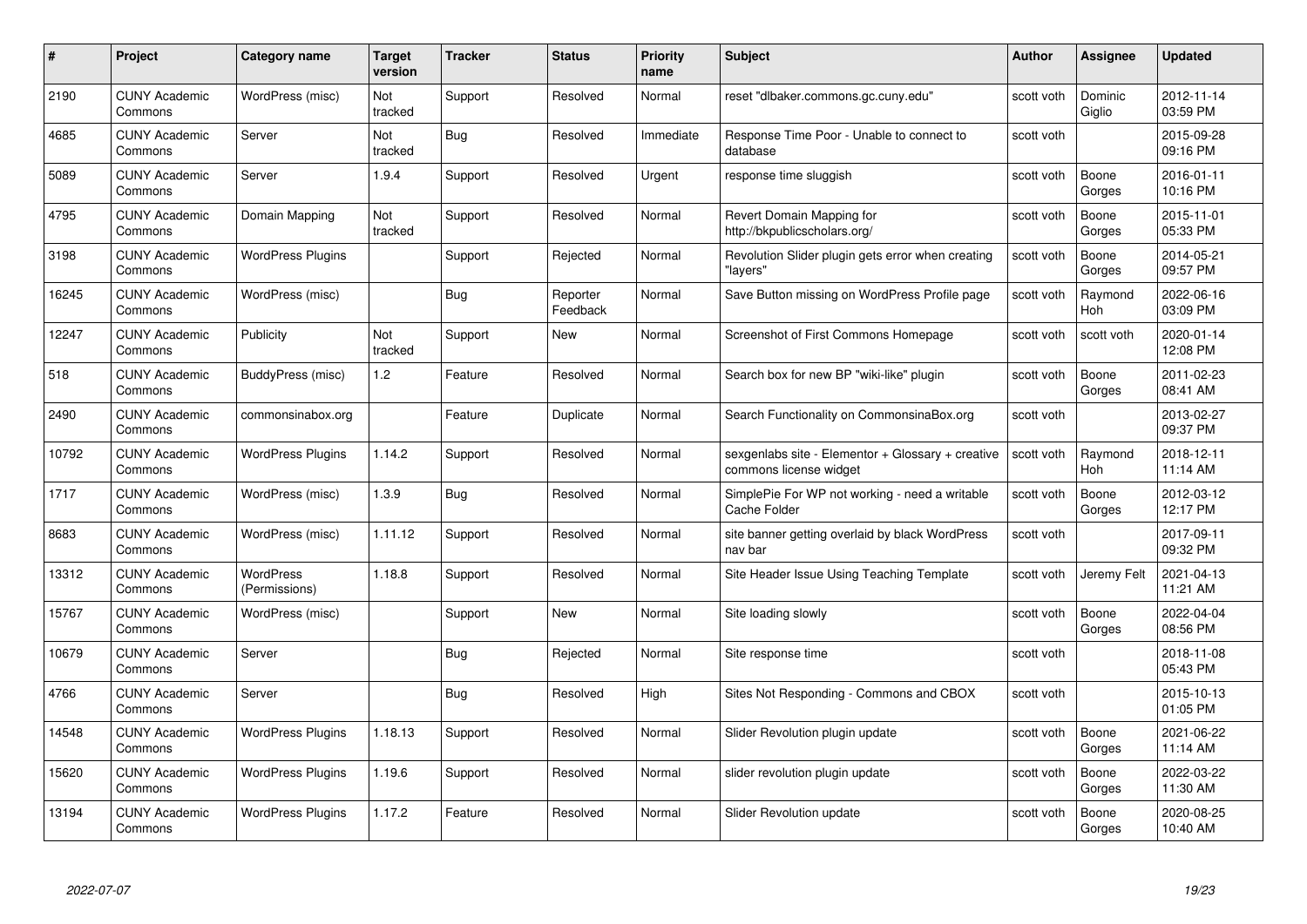| #     | Project                         | <b>Category name</b>     | Target<br>version | <b>Tracker</b> | <b>Status</b> | <b>Priority</b><br>name | <b>Subject</b>                                                       | Author     | Assignee              | <b>Updated</b>         |
|-------|---------------------------------|--------------------------|-------------------|----------------|---------------|-------------------------|----------------------------------------------------------------------|------------|-----------------------|------------------------|
| 2982  | <b>CUNY Academic</b><br>Commons | <b>WordPress Themes</b>  | 1.5.21            | Bug            | Resolved      | Normal                  | Sliders are broken on Woo Canvas theme                               | scott voth | Dominic<br>Giglio     | 2014-03-12<br>01:41 PM |
| 3528  | <b>CUNY Academic</b><br>Commons | Server                   | Not<br>tracked    | Bug            | Resolved      | High                    | Slow Response Time                                                   | scott voth | Matt Gold             | 2016-01-26<br>05:11 PM |
| 3551  | <b>CUNY Academic</b><br>Commons | Server                   | Not<br>tracked    | <b>Bug</b>     | Resolved      | Normal                  | Slow Response Time                                                   | scott voth | <b>Matt Gold</b>      | 2014-11-11<br>02:31 PM |
| 3713  | <b>CUNY Academic</b><br>Commons | Server                   |                   | Support        | Resolved      | Normal                  | Slow Response Time                                                   | scott voth | Matt Gold             | 2014-12-13<br>04:25 PM |
| 4424  | <b>CUNY Academic</b><br>Commons | Server                   |                   | <b>Bug</b>     | Rejected      | Normal                  | Slow Response Time                                                   | scott voth |                       | 2015-08-12<br>09:46 AM |
| 5270  | <b>CUNY Academic</b><br>Commons | Server                   |                   | Support        | Rejected      | Normal                  | Slow Response Time                                                   | scott voth | <b>Matt Gold</b>      | 2016-02-27<br>08:34 PM |
| 4107  | <b>CUNY Academic</b><br>Commons | Server                   | Not<br>tracked    | Bug            | Resolved      | Normal                  | Slow Response Time and "Error establishing a<br>database connection" | scott voth |                       | 2015-06-11<br>09:33 AM |
| 2796  | <b>CUNY Academic</b><br>Commons |                          | 1.5.4             | Bug            | Resolved      | Normal                  | Sluggish Response on the Site - Sunday 9/15 -<br>3PM - 6PM           | scott voth | Boone<br>Gorges       | 2013-10-01<br>08:41 PM |
| 13892 | <b>CUNY Academic</b><br>Commons | Performance              |                   | Bug            | Rejected      | Normal                  | Sluggish Response Times                                              | scott voth | Boone<br>Gorges       | 2021-01-28<br>08:45 PM |
| 6178  | <b>CUNY Academic</b><br>Commons | <b>WordPress Plugins</b> |                   | Bug            | Rejected      | Normal                  | Social Sharing via JetPack Not Working                               | scott voth | Daniel Jones          | 2017-05-01<br>10:24 PM |
| 3549  | <b>CUNY Academic</b><br>Commons | commonsinabox.org        | Not<br>tracked    | Support        | Rejected      | Normal                  | Spam on CBOX.org                                                     | scott voth |                       | 2014-10-15<br>12:10 AM |
| 2965  | <b>CUNY Academic</b><br>Commons | commonsinabox.org        |                   | Support        | Resolved      | High                    | Spammers on commonsinabox.org                                        | scott voth | Boone<br>Gorges       | 2014-01-19<br>02:56 PM |
| 7802  | <b>CUNY Academic</b><br>Commons |                          |                   | Support        | Duplicate     | Normal                  | SPS Faculty site stopped receiving notifications                     | scott voth |                       | 2017-03-16<br>05:33 PM |
| 2568  | <b>CUNY Academic</b><br>Commons |                          | Not<br>tracked    | Support        | Resolved      | Normal                  | Statistics Needed - Queens College Commons<br>Usage                  | scott voth | Boone<br>Gorges       | 2016-01-26<br>12:35 AM |
| 1461  | <b>CUNY Academic</b><br>Commons | BuddyPress (misc)        | 1.3.1             | Bug            | Resolved      | Normal                  | Strange Behaviour in the Activity Stream                             | scott voth | Boone<br>Gorges       | 2011-12-19<br>08:33 AM |
| 13499 | <b>CUNY Academic</b><br>Commons | Groups (misc)            | 1.17.7            | <b>Bug</b>     | Resolved      | Normal                  | Student repeatedly loses membership to private<br>class group        | scott voth | Raymond<br><b>Hoh</b> | 2020-11-10<br>10:31 AM |
| 11038 | <b>CUNY Academic</b><br>Commons | <b>WordPress Plugins</b> | 1.14.6            | Feature        | Resolved      | Normal                  | Sutori question                                                      | scott voth | Raymond<br><b>Hoh</b> | 2019-02-12<br>11:28 AM |
| 16276 | <b>CUNY Academic</b><br>Commons | <b>WordPress Plugins</b> | Not<br>tracked    | Support        | Resolved      | Normal                  | TablePress Auto Load Plugin Not Working                              | scott voth | Raymond<br>Hoh        | 2022-06-22<br>03:05 AM |
| 1465  | <b>CUNY Academic</b><br>Commons | Wiki                     | 1.3.4             | Bug            | Resolved      | Normal                  | TagAsCategory Extension & Wiki Inc Plugin                            | scott voth | Boone<br>Gorges       | 2012-01-10<br>08:46 PM |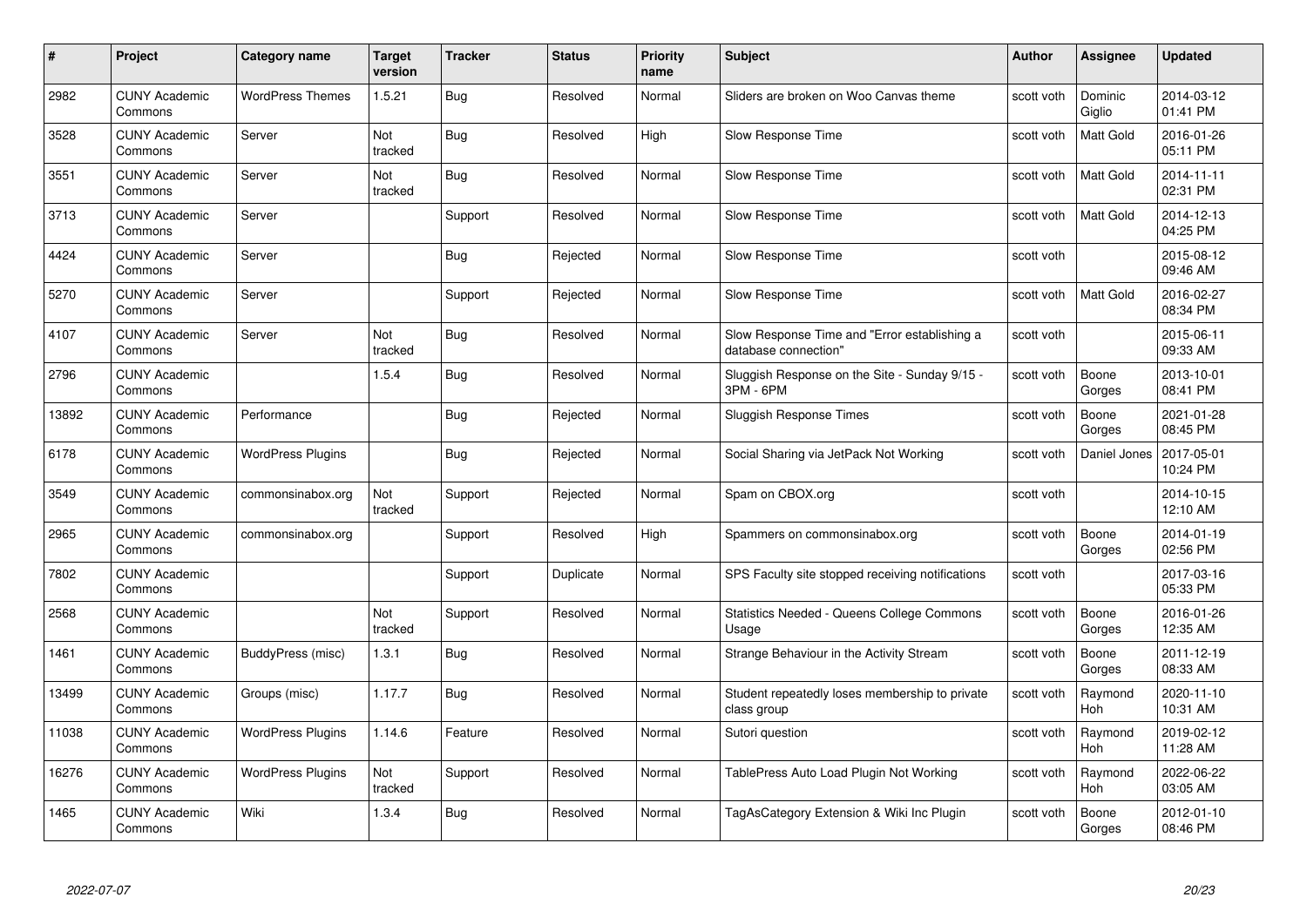| #     | Project                         | <b>Category name</b>       | Target<br>version | <b>Tracker</b> | <b>Status</b>        | <b>Priority</b><br>name | <b>Subject</b>                                                                          | <b>Author</b> | <b>Assignee</b>  | <b>Updated</b>         |
|-------|---------------------------------|----------------------------|-------------------|----------------|----------------------|-------------------------|-----------------------------------------------------------------------------------------|---------------|------------------|------------------------|
| 294   | <b>CUNY Academic</b><br>Commons | Wiki                       | 1.0.2             | <b>Bug</b>     | Resolved             | Normal                  | TagAsCategory extension on the Wiki                                                     | scott voth    | Boone<br>Gorges  | 2010-09-02<br>10:53 AM |
| 9370  | <b>CUNY Academic</b><br>Commons | <b>WordPress Plugins</b>   | 1.12.11           | Support        | Resolved             | Normal                  | Text to Speech plugin                                                                   | scott voth    | Boone<br>Gorges  | 2018-03-27<br>12:47 PM |
| 9515  | <b>CUNY Academic</b><br>Commons | <b>WordPress Plugins</b>   | Not<br>tracked    | Bug            | Reporter<br>Feedback | Normal                  | Text to Speech plugin - "More Slowly" checkbox<br>not working                           | scott voth    | Boone<br>Gorges  | 2018-06-13<br>02:26 PM |
| 1502  | <b>CUNY Academic</b><br>Commons | WordPress (misc)           | 1.3.4             | Support        | Resolved             | Normal                  | The Commons Classified - ClassiPress Theme                                              | scott voth    | Boone<br>Gorges  | 2012-01-13<br>09:09 AM |
| 11524 | <b>CUNY Academic</b><br>Commons | <b>WordPress Themes</b>    | Not<br>tracked    | Support        | Resolved             | Normal                  | theme purchase rights                                                                   | scott voth    |                  | 2019-06-06<br>01:43 PM |
| 12253 | <b>CUNY Academic</b><br>Commons | <b>WordPress Themes</b>    | 1.16.3            | Support        | Resolved             | Normal                  | Theme request - Atomic Block theme                                                      | scott voth    |                  | 2020-01-14<br>02:07 PM |
| 2900  | <b>CUNY Academic</b><br>Commons | WordPress (misc)           |                   | Support        | Resolved             | Normal                  | Theme request - Imbalance2                                                              | scott voth    | Boone<br>Gorges  | 2013-11-23<br>10:30 AM |
| 9776  | <b>CUNY Academic</b><br>Commons | <b>WordPress Themes</b>    |                   | Support        | Rejected             | Normal                  | Theme Request - Pilot Fish                                                              | scott voth    |                  | 2018-05-17<br>02:36 PM |
| 1242  | <b>CUNY Academic</b><br>Commons | <b>WordPress Themes</b>    |                   | Feature        | Rejected             | Normal                  | Theme request: Woo Theme "Teamster"                                                     | scott voth    | <b>Matt Gold</b> | 2016-10-24<br>11:41 AM |
| 12796 | <b>CUNY Academic</b><br>Commons | <b>WordPress Plugins</b>   |                   | Support        | Resolved             | Normal                  | Timeline JS                                                                             | scott voth    |                  | 2020-06-03<br>04:10 PM |
| 519   | <b>CUNY Academic</b><br>Commons | <b>BuddyPress Docs</b>     | Future<br>release | Feature        | Assigned             | Low                     | TOC for individual docs - for new BP "wiki-like"<br>plugin                              | scott voth    | Boone<br>Gorges  | 2015-11-09<br>05:54 PM |
| 515   | <b>CUNY Academic</b><br>Commons | BuddyPress (misc)          | 1.2               | Feature        | Rejected             | Normal                  | TOC, Tags and a Tag Cloud for new BP "wiki-like"<br>plugin                              | scott voth    | Boone<br>Gorges  | 2011-02-11<br>05:47 PM |
| 592   | <b>CUNY Academic</b><br>Commons | WordPress (misc)           | Not<br>tracked    | Bug            | Resolved             | Normal                  | Trouble adding new user to Blog                                                         | scott voth    | <b>Matt Gold</b> | 2011-02-19<br>04:39 PM |
| 10051 | <b>CUNY Academic</b><br>Commons | <b>Email Notifications</b> | 1.13.8            | <b>Bug</b>     | Resolved             | Normal                  | Tweets and email notifications are not being<br>generated from posts on OpenAtCUNY site | scott voth    | Raymond<br>Hoh   | 2018-08-28<br>12:08 PM |
| 3067  | CUNY Academic<br>Commons        | <b>WordPress Themes</b>    |                   | Bug            | Resolved             | Normal                  | Twenty Fourteen Theme Not Available                                                     | scott voth    | Matt Gold        | 2014-02-22<br>11:35 AM |
| 10344 | <b>CUNY Academic</b><br>Commons | <b>WordPress Plugins</b>   | 1.13.10           | Support        | Resolved             | Normal                  | Twitter Plugins that are outdated                                                       | scott voth    |                  | 2018-09-25<br>10:50 AM |
| 11529 | <b>CUNY Academic</b><br>Commons | Twitter page               | 1.15.3            | Bug            | Resolved             | Normal                  | Twitter sub-menu option showing a lot of blank<br>results                               | scott voth    | Boone<br>Gorges  | 2019-06-10<br>01:04 PM |
| 2525  | <b>CUNY Academic</b><br>Commons | WordPress (misc)           | 1.4.25            | <b>Bug</b>     | Resolved             | Normal                  | Twitter Widget Pro Plugin                                                               | scott voth    |                  | 2013-04-21<br>07:34 PM |
| 3712  | CUNY Academic<br>Commons        | <b>WordPress Themes</b>    | 1.7.6             | Support        | Resolved             | Normal                  | Two plugins for the "Old Paper Theme" not<br>Available                                  | scott voth    |                  | 2014-12-11<br>08:16 PM |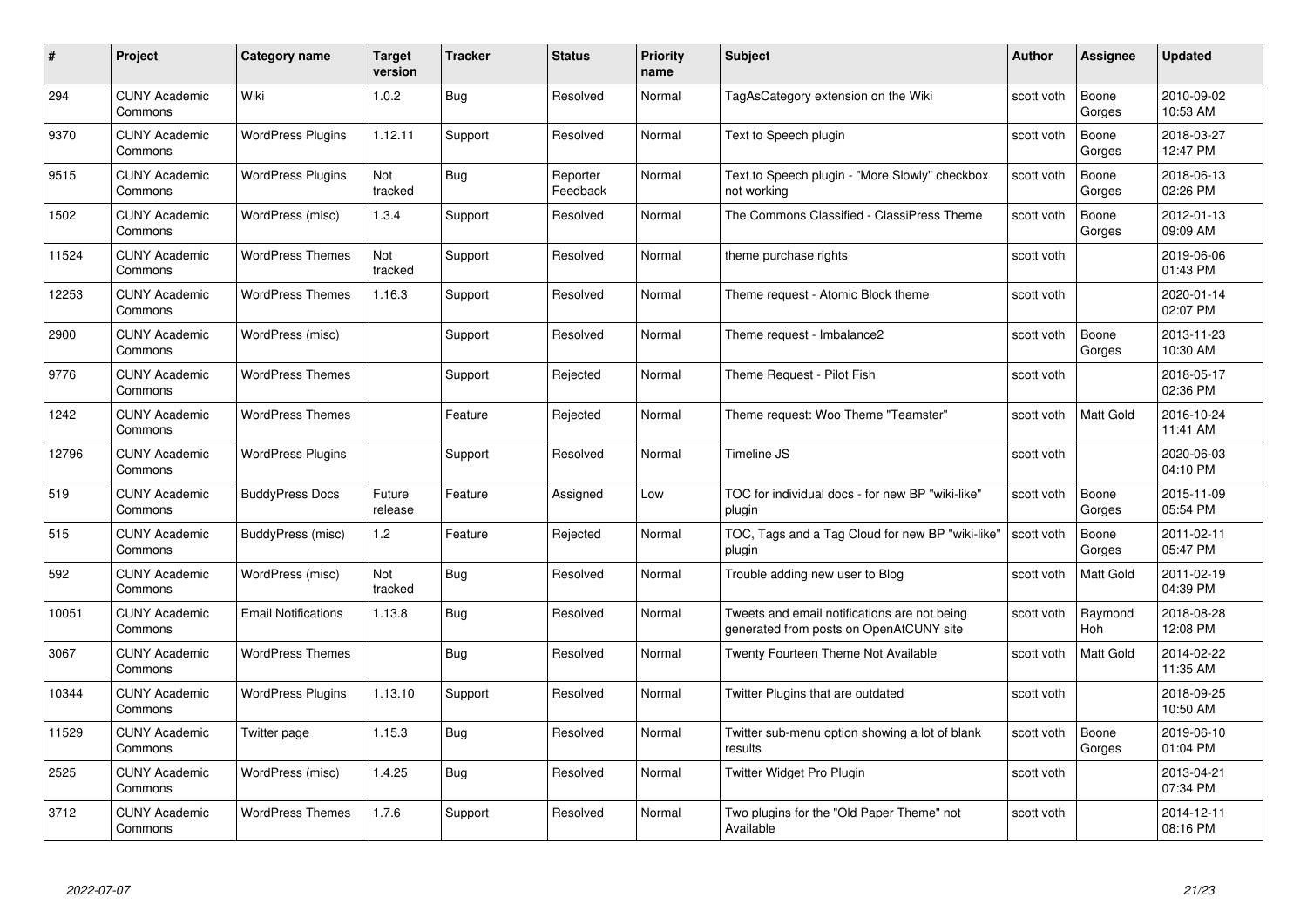| #     | Project                         | <b>Category name</b>     | Target<br>version | <b>Tracker</b> | <b>Status</b> | <b>Priority</b><br>name | <b>Subject</b>                                                                  | <b>Author</b> | <b>Assignee</b>    | <b>Updated</b>         |
|-------|---------------------------------|--------------------------|-------------------|----------------|---------------|-------------------------|---------------------------------------------------------------------------------|---------------|--------------------|------------------------|
| 535   | <b>CUNY Academic</b><br>Commons | WordPress (misc)         | 1.1.10            | <b>Bug</b>     | Resolved      | Low                     | Unable to Activate "Apture" Plugin on new blog                                  | scott voth    | Boone<br>Gorges    | 2011-03-08<br>08:45 PM |
| 11276 | <b>CUNY Academic</b><br>Commons | <b>WordPress Plugins</b> |                   | Support        | Resolved      | Normal                  | unable to embed PDF with PDF Embedder                                           | scott voth    |                    | 2019-05-14<br>05:03 PM |
| 4580  | <b>CUNY Academic</b><br>Commons | Commons In A Box         | Not<br>tracked    | Support        | Resolved      | Normal                  | Unable to register account on CBOX Demo Site                                    | scott voth    | Boone<br>Gorges    | 2015-09-10<br>02:37 PM |
| 6000  | <b>CUNY Academic</b><br>Commons | <b>WordPress Plugins</b> | 1.9.27            | Bug            | Resolved      | Normal                  | Unconfirmed Users Plugin is visible on all sites                                | scott voth    | Boone<br>Gorges    | 2016-09-11<br>09:10 PM |
| 11175 | <b>CUNY Academic</b><br>Commons | <b>WordPress Plugins</b> | Not<br>tracked    | Support        | Resolved      | Normal                  | unsubscribe action not working with Tribulant<br>newsletter plugin              | scott voth    |                    | 2019-02-28<br>04:40 PM |
| 13754 | <b>CUNY Academic</b><br>Commons | <b>WordPress Themes</b>  | Not<br>tracked    | Feature        | Resolved      | Normal                  | Update Commons WordPress Default Theme                                          | scott voth    |                    | 2021-01-11<br>10:51 AM |
| 12392 | <b>CUNY Academic</b><br>Commons | Help/Codex               | Not<br>tracked    | Documentation  | New           | Normal                  | Updates to Common Commons Questions on<br>Help Page                             | scott voth    | Margaret<br>Galvan | 2020-02-11<br>10:53 AM |
| 2080  | <b>CUNY Academic</b><br>Commons | WordPress (misc)         | 1.5.21            | Feature        | Resolved      | Normal                  | Upgrade Woo Canvas to Current Version (5.0) -<br>Responsive                     | scott voth    | Dominic<br>Giglio  | 2014-03-12<br>01:42 PM |
| 9675  | <b>CUNY Academic</b><br>Commons | WordPress (misc)         |                   | Support        | Resolved      | Normal                  | Upload html file to new labor forum site                                        | scott voth    |                    | 2018-04-30<br>09:15 PM |
| 4445  | <b>CUNY Academic</b><br>Commons | Registration             | Not<br>tracked    | Bug            | Resolved      | Normal                  | user alisonorlando is trying to register - no email<br>received                 | scott voth    | Boone<br>Gorges    | 2015-08-20<br>12:35 PM |
| 2849  | <b>CUNY Academic</b><br>Commons | BuddyPress (misc)        | 1.6               | Design/UX      | Duplicate     | Low                     | User Experience - Changing Avatar                                               | scott voth    | Boone<br>Gorges    | 2014-03-27<br>03:08 PM |
| 2287  | <b>CUNY Academic</b><br>Commons | commonsinabox.org        | Not<br>tracked    | Bug            | Resolved      | Normal                  | User reports he added an entry to the Help &<br>Support Forum - but it was lost | scott voth    | Boone<br>Gorges    | 2012-11-21<br>11:27 PM |
| 7625  | <b>CUNY Academic</b><br>Commons | Registration             | Not<br>tracked    | <b>Bug</b>     | Resolved      | Normal                  | User unable to register - gets "Forbidden"<br>message                           | scott voth    |                    | 2017-11-15<br>01:44 PM |
| 3026  | <b>CUNY Academic</b><br>Commons | <b>UserVoice</b>         | Not<br>tracked    | Feature        | Rejected      | Normal                  | User Voice Upgrade                                                              | scott voth    | scott voth         | 2016-01-26<br>11:26 AM |
| 1948  | <b>CUNY Academic</b><br>Commons | WordPress (misc)         | 1.3.15            | Bug            | Rejected      | Normal                  | Verite Timeline plugin                                                          | scott voth    | Boone<br>Gorges    | 2012-06-25<br>09:10 AM |
| 573   | <b>CUNY Academic</b><br>Commons | WordPress (misc)         |                   | Support        | Resolved      | Normal                  | Vimeo Plus                                                                      | scott voth    | scott voth         | 2011-02-13<br>12:03 PM |
| 5582  | <b>CUNY Academic</b><br>Commons | <b>WordPress Plugins</b> | 1.9.17            | Bug            | Resolved      | Normal                  | Visual Composer Not Working with Bridge Theme<br>Anymore                        | scott voth    | Boone<br>Gorges    | 2016-06-01<br>10:56 PM |
| 11036 | <b>CUNY Academic</b><br>Commons | <b>WordPress Plugins</b> | 1.14.6            | Feature        | Resolved      | Normal                  | Voicethread embed support                                                       | scott voth    | Raymond<br>Hoh     | 2019-02-12<br>11:28 AM |
| 13978 | CUNY Academic<br>Commons        | Accessibility            | 1.18.5            | Support        | Resolved      | Normal                  | WAVE tool throwing language missing or invalid                                  | scott voth    | Raymond<br>Hoh     | 2021-02-23<br>11:06 AM |